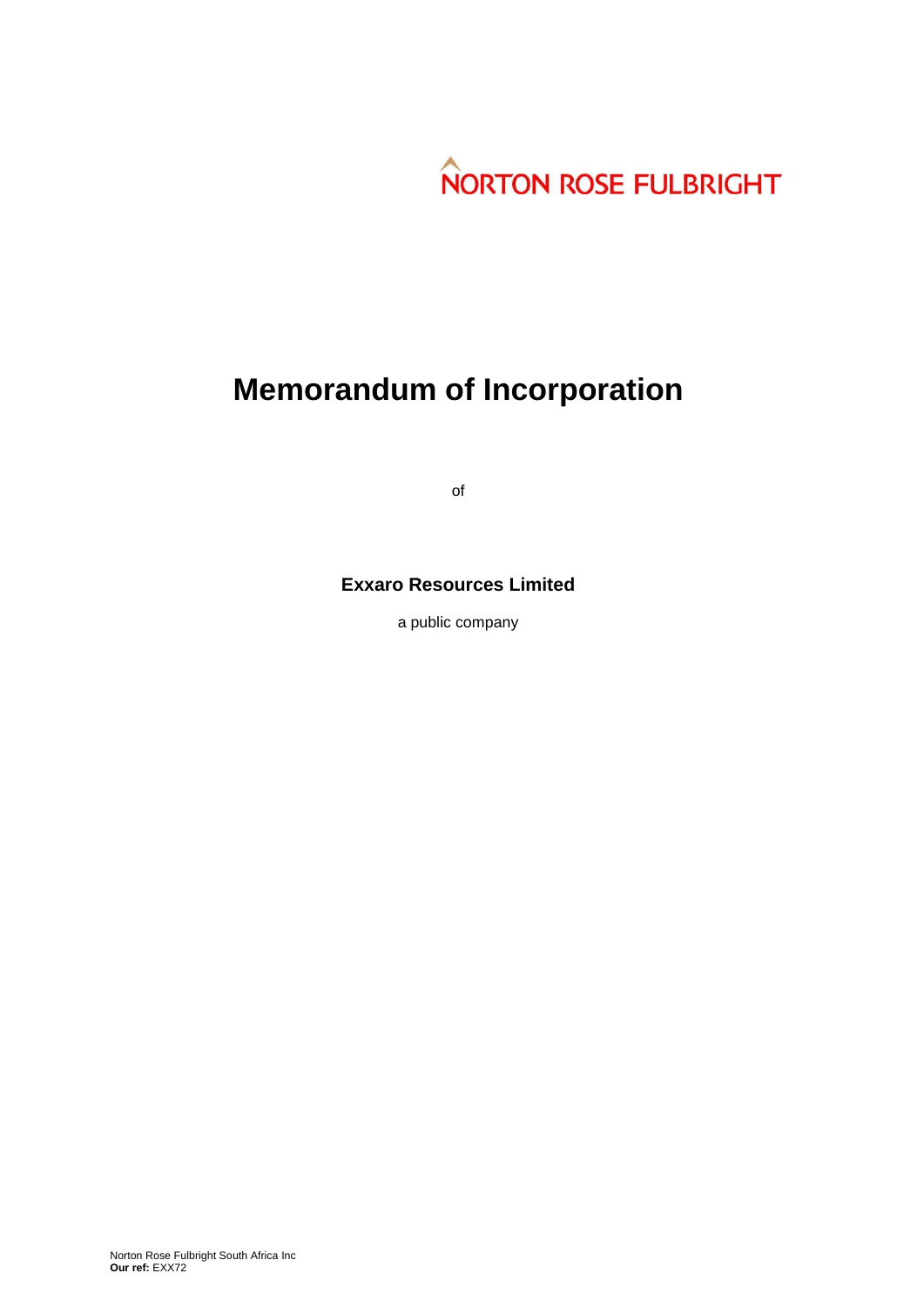# **Contents**

| $7^{\circ}$ |  |
|-------------|--|
|             |  |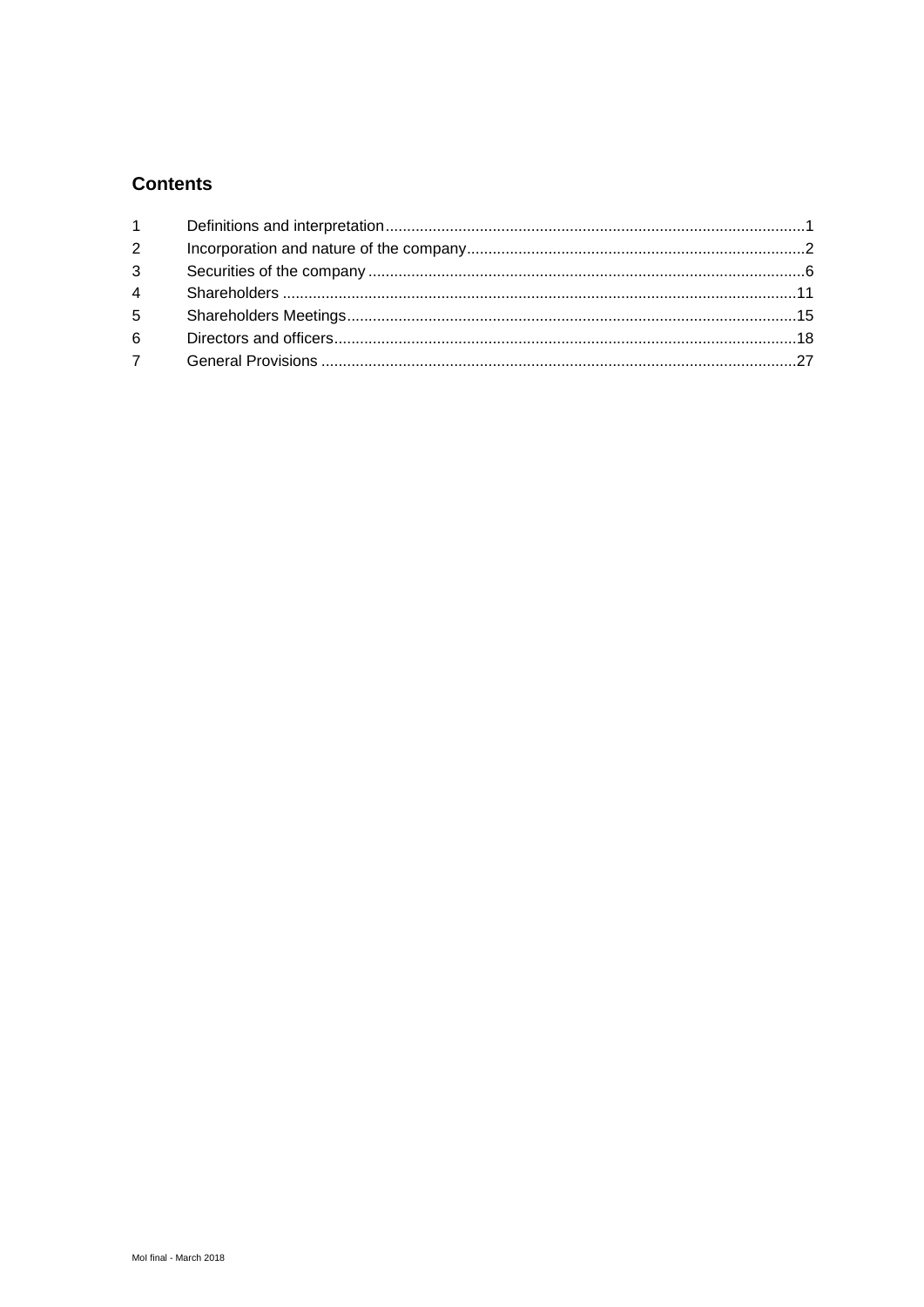# **Memorandum of Incorporation**

of

# **Exxaro Resources Limited (registration number 2000/011076/06) (Company)**

# **1 Definitions and interpretation**

- 1.1 In this Memorandum of Incorporation:
	- (1) unless inconsistent with the context, words that are defined in the Act bear the same meaning in this Memorandum of Incorporation; and
	- (2) the headings to the clauses are used for reference purposes only and do not affect the terms of this Memorandum of Incorporation.
- 1.2 Unless inconsistent with the context, the words and expressions set forth below shall bear the following meanings and cognate expressions shall bear corresponding meanings:
	- (1) **Act** means the *Companies Act, 2008*, as amended, together with any regulations published in terms of it;
	- (2) **BEE Act** and **BEE Codes** means the *Broad-Based Black Economic Empowerment Act, 2003* and the Codes of Good Practice on Black Economic Empowerment published under such Act;
	- (3) **Chief Executive Officer** means the individual appointed as such in terms of clause [6.10\(1\);](#page-26-0)
	- (4) **Chief Financial Officer** means the individual appointed as such in terms of clause 6.10(1)
	- (5) **Commission** means the Companies and Intellectual Property Commission established by section 185 of the Act;
	- (6) **Director** means a member of the board of the Company and his or her alternate, if any;
	- (7) **Group Company Secretary** means the company secretary of the group of companies of which the Company is a part;
	- (8) **JSE** means the JSE Limited (registration number 2005/022939/06) a company duly registered and incorporated with limited liability under the company laws of South Africa and a licensed exchange under the *Financial Markets Act, 2012*;
	- (9) **Law** means any law including common law, statute, constitution, decree, judgment, treaty, regulation, directive, by-law, order or any other measure of any government, local government, statutory or regulatory body or court having the force of law;
	- (10) **Listings Requirements** means the Listings Requirements of the JSE as amended;
	- (11) **Participant** means a "participant" as defined in section 1 of the *Financial Markets Act, 2012*;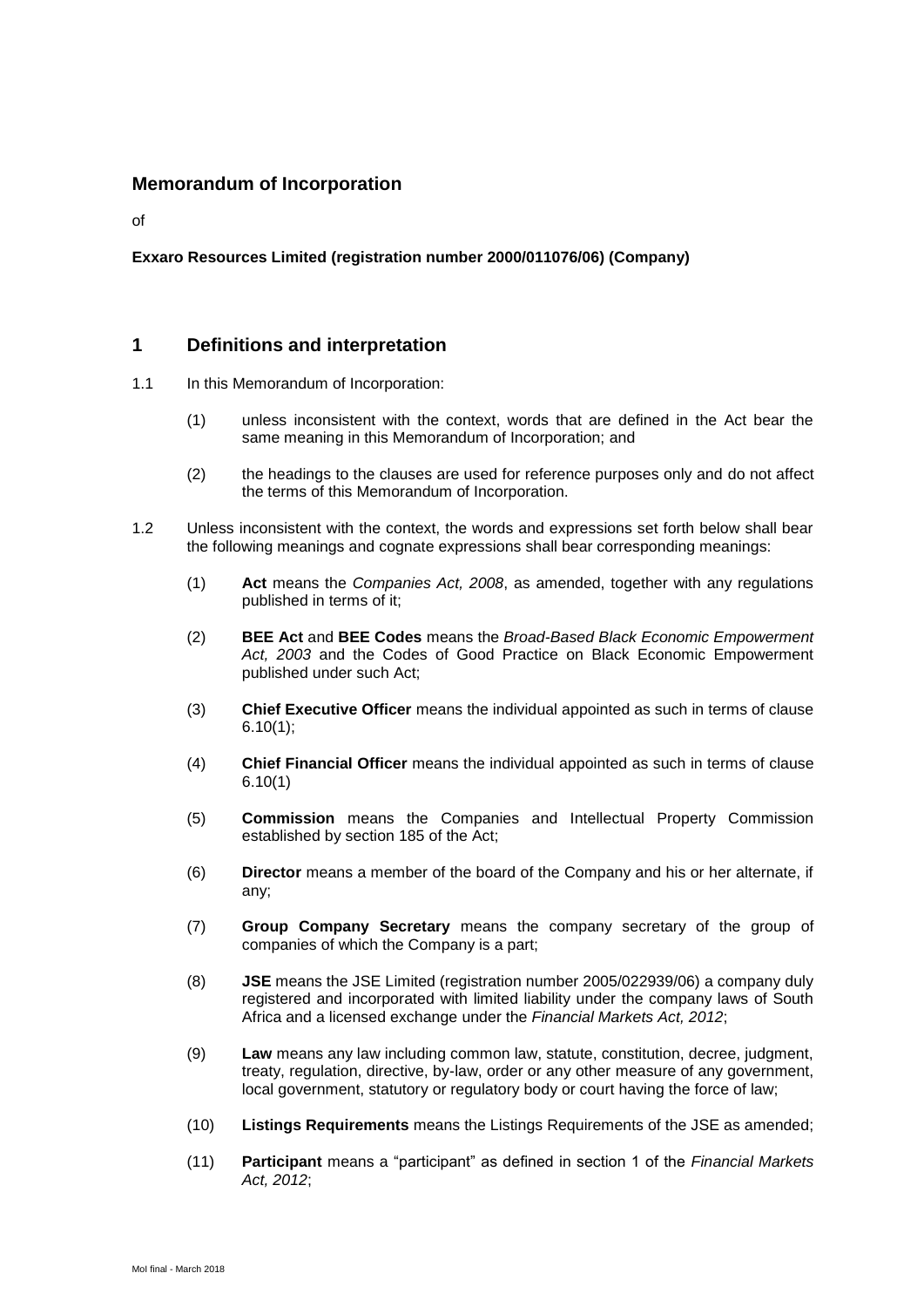- (12) **Securities** has the meaning set out in the Act which includes Shares;
- (13) **Shareholder** means, subject to section 57(1) of the Act, the holder of a share issued by the Company and who is registered as such in the Company's securities register; and
- (14) **Shares** means one of the units into which the proprietary interests of the Company is divided as contemplated in clause [3.1.](#page-7-0)
- 1.3 If any provision in a definition is a substantive provision conferring rights or imposing obligations on any person, notwithstanding that it is only in the definition clause, effect shall be given to it as if it were a substantive provision of this Memorandum of Incorporation.
- 1.4 Unless inconsistent with the context, an expression which denotes:
	- (1) any gender includes the other genders;
	- (2) a natural person includes an artificial person (including a trust) and vice versa; and
	- (3) the singular includes the plural and vice versa.
- <span id="page-3-1"></span><span id="page-3-0"></span>1.5 When, in this Memorandum of Incorporation, a particular number of business days is provided for between the happening of one event and another, the number of days must be calculated by:
	- (1) excluding the day on which the first such event occurs;
	- (2) including the day on or by which the second event is to occur; and
	- (3) excluding any public holiday in South Africa, Saturday or Sunday that falls on or between the days contemplated in clauses [1.5\(1\)](#page-3-0) and [1.5\(2\),](#page-3-1) respectively.

# **[s 5(3)]**

- 1.6 Where any term is defined within the context of any particular clause in this Memorandum of Incorporation, the term so defined, unless it is clear from the clause in question that the term so defined has limited application to the relevant clause, shall bear the same meaning ascribed to it for all purposes in terms of this Memorandum of Incorporation, notwithstanding that that term has not been defined in this interpretation clause.
- 1.7 Any reference in this Memorandum of Incorporation to any agreement or document will be construed as a reference to that agreement or document as initially concluded, and as amended, varied, novated or supplemented afterwards from time to time.

# **2 Incorporation and nature of the company**

### 2.1 **Incorporation**

- (1) The Company was incorporated as from the date reflected in its registration certificate as a public company and is a profit company.
- (2) The Company is constituted subject to:
	- (a) the unalterable provisions of the Act;
	- (b) any provisions set out in this Memorandum of Incorporation imposing on the Company a higher standard, greater restriction, longer period of time or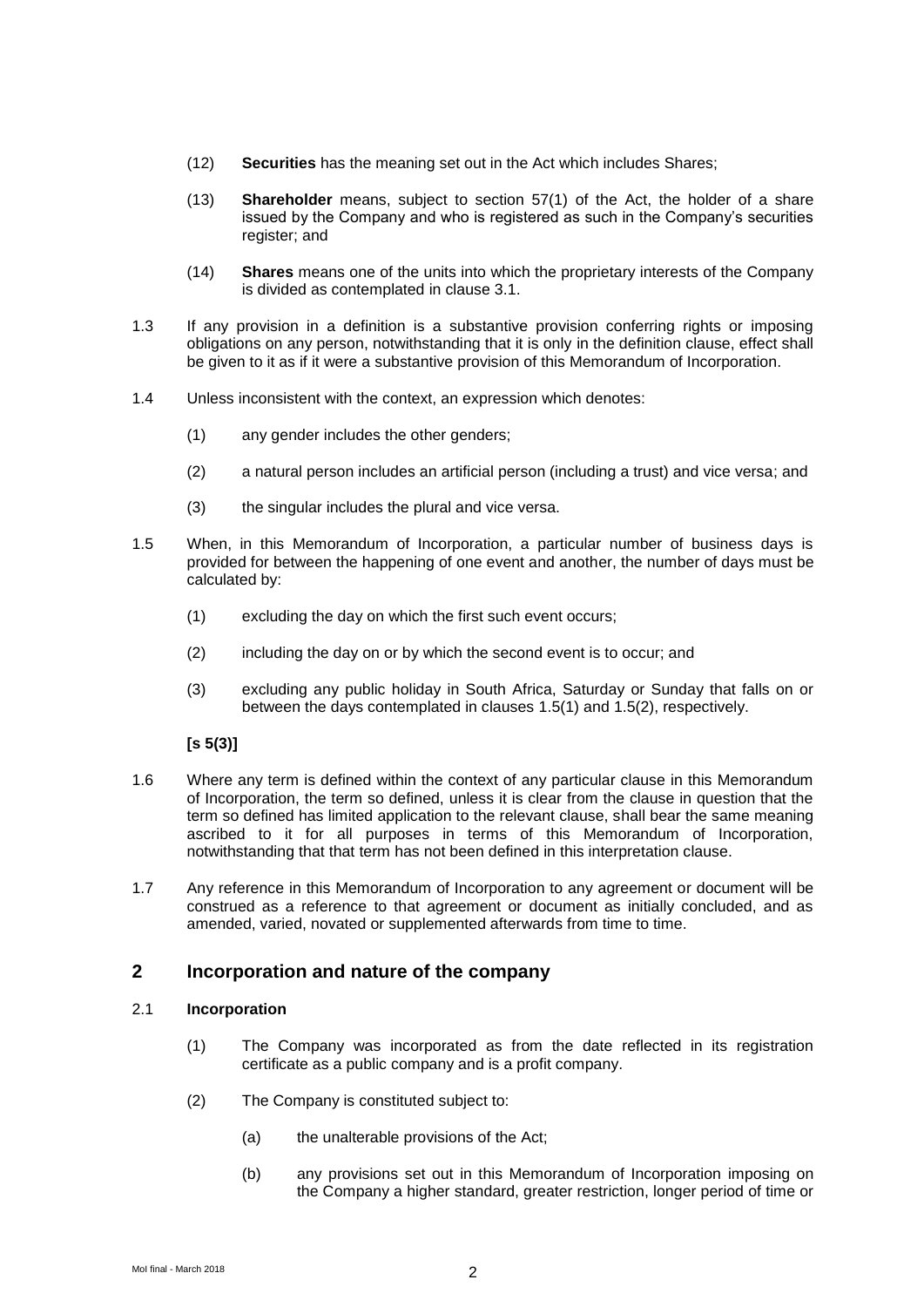any similar more onerous requirement, than would otherwise apply to the Company in terms of an unalterable provision of the Act;

- (c) the alterable provisions of the Act, subject to the limitations, extensions, restrictions, variations or substitutions set out in this Memorandum of Incorporation; and
- (d) the provisions of this Memorandum of Incorporation.

#### 2.2 **Powers of the Company [s 15(2)(b) or (c); s 19(1)(b)(ii)]**

- (1) This Memorandum of Incorporation does not:
	- (a) contain any restrictive conditions applicable to the Company and any requirement, in addition to the requirements set out in clause [2.3,](#page-4-0) for the amendment of any such conditions; and
	- (b) prohibit the amendment of any particular provision hereof.
- (2) The Company has all of the legal powers and capacity of an individual, to the extent possible, subject to any restrictions, limitations or qualifications arising from this Memorandum of Incorporation.

#### <span id="page-4-1"></span><span id="page-4-0"></span>2.3 **Memorandum of Incorporation and Company rules [s 16(1); s 16(5); s 16(7); s 16(9); s 15(3); s 15(5)]**

- <span id="page-4-2"></span>(1) This Memorandum of Incorporation of the Company may be altered or amended:
	- (a) by a resolution of the Company's board, in compliance with a court order; or
	- (b) by a special resolution of the Shareholders but subject to that special resolution having been proposed by:
		- (i) the board; or
		- (ii) Shareholders entitled to exercise at least 10% of the voting rights that may be exercised on such resolution. **[LR 10.5(d)]**
- <span id="page-4-3"></span>(2) Despite clause [2.3\(1\),](#page-4-1) if any amendment relates to the variation of any preferences, rights, limitations and other terms attaching to any class of Shares (other than the ordinary Shares) already in issue (**Other Shares**), that amendment must not be implemented without:
	- (a) firstly, a special resolution, taken by the holders of the Other Shares at a separate class meeting; and
	- (b) secondly, a special resolution taken at a meeting of Shareholders, as contemplated in clause 2.3(1)(b).

In instances where the holders of such Other Shares are allowed to vote at a general or annual general meeting, they will be allowed to vote at such meeting, subject to the restrictions set out in clause [4.3\(4\).](#page-13-0) **[LR 10.5(e)]**

- (3) An amendment contemplated in clause  $2.3(1)(b)$  or  $2.3(2)$  may take the form of:
	- (a) a new Memorandum of Incorporation in substitution for the existing Memorandum of Incorporation; or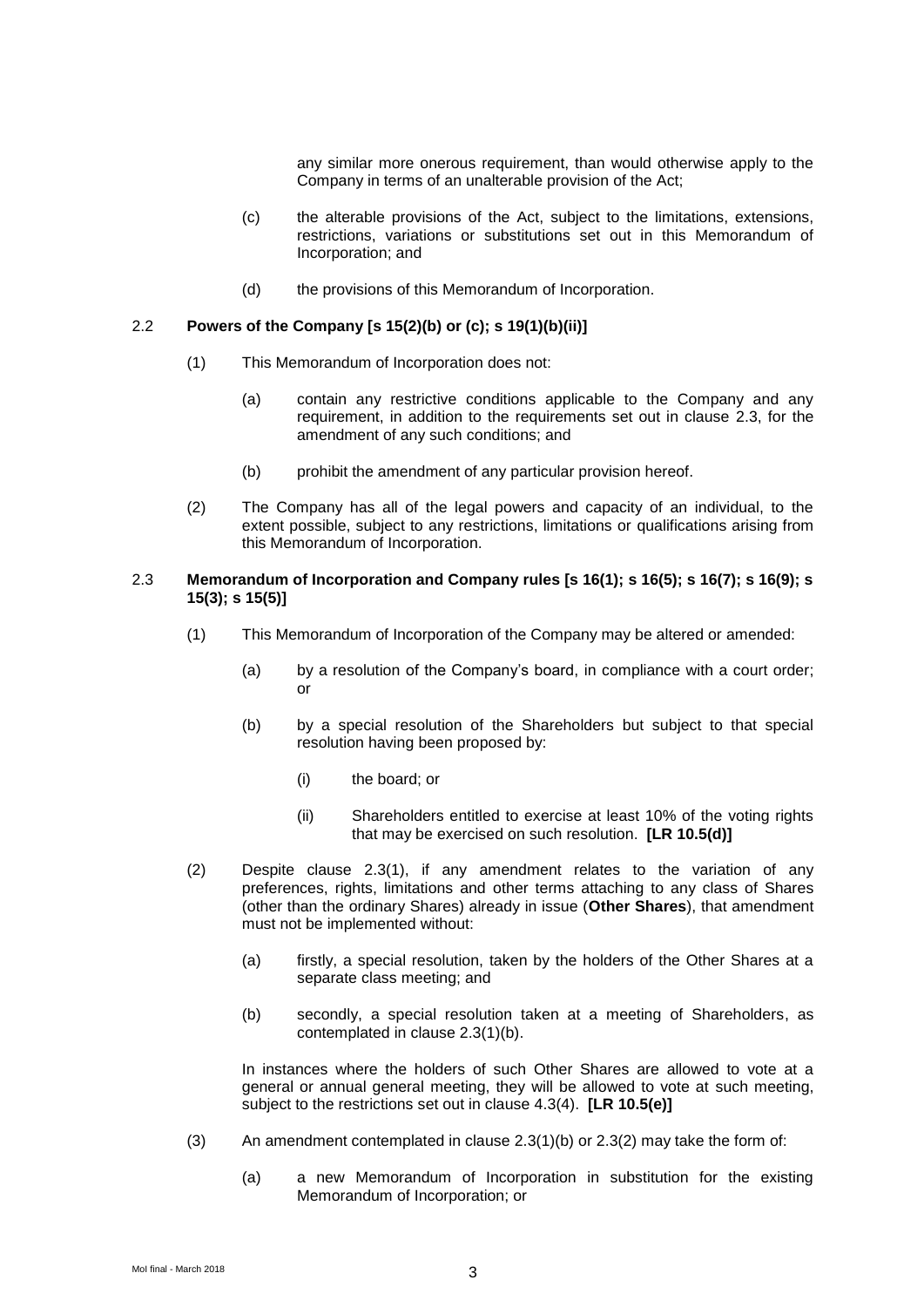- (b) one or more alterations to the existing Memorandum of Incorporation by:
	- (i) changing the name of the Company; **[LR10.5(d)(vii)]**
	- (ii) deleting, altering or replacing any of its provisions; or
	- (iii) inserting any new provisions.
- (4) Amendments to this Memorandum of Incorporation include, but are not limited to:
	- (a) the creation of any class of Securities;
	- (b) the variation of any preferences, rights, limitations attaching to any other class of Securities;
	- (c) the conversion of one class of Securities into one or more other classes;
	- (d) the increase in the number of Securities of a class;
	- (e) consolidation of Securities;
	- (f) sub-division of Securities;
	- (g) conversion of shares from par value to no par value; and
	- (h) making any combination of such alterations. **[LR 10.5(d)]**
- (5) After amending its Memorandum of Incorporation, the Company must file a Notice of Amendment with the Commission in accordance with the requirements contemplated in sections 16(7) and (8) of the Act.
- (6) An amendment to this Memorandum of Incorporation takes effect:
	- (a) in the case of an amendment that changes the name of the Company, on the date set out in the amended registration certificate issued by the Commission; or
	- (b) in any other case, on the later of:
		- (i) the date on, and time at, which the Notice of Amendment is filed with the Commission; or
		- (ii) the date, if any, set out in the Notice of Amendment.
- (7) Preferences, rights, limitations or other terms of any class of Shares of the Company may not be varied and no resolution may be proposed to or passed by Shareholders for rights to include such variation in response to any objectively ascertainable external fact or facts as provided for in sections 37(6) and (7) of the Act. **[LR 10.5(g)]**
- (8) The board does not have the authority to make, amend or repeal any necessary or incidental rules relating to the governance of the Company in terms of section 15(3) of the Act. **[LR 10.4]**
- 2.4 **Alterations of Memorandum of Incorporation, translations and consolidations of Memorandum of Incorporation [s 17(1); s 17(3); s 17 (6); s 152(6)(b)]**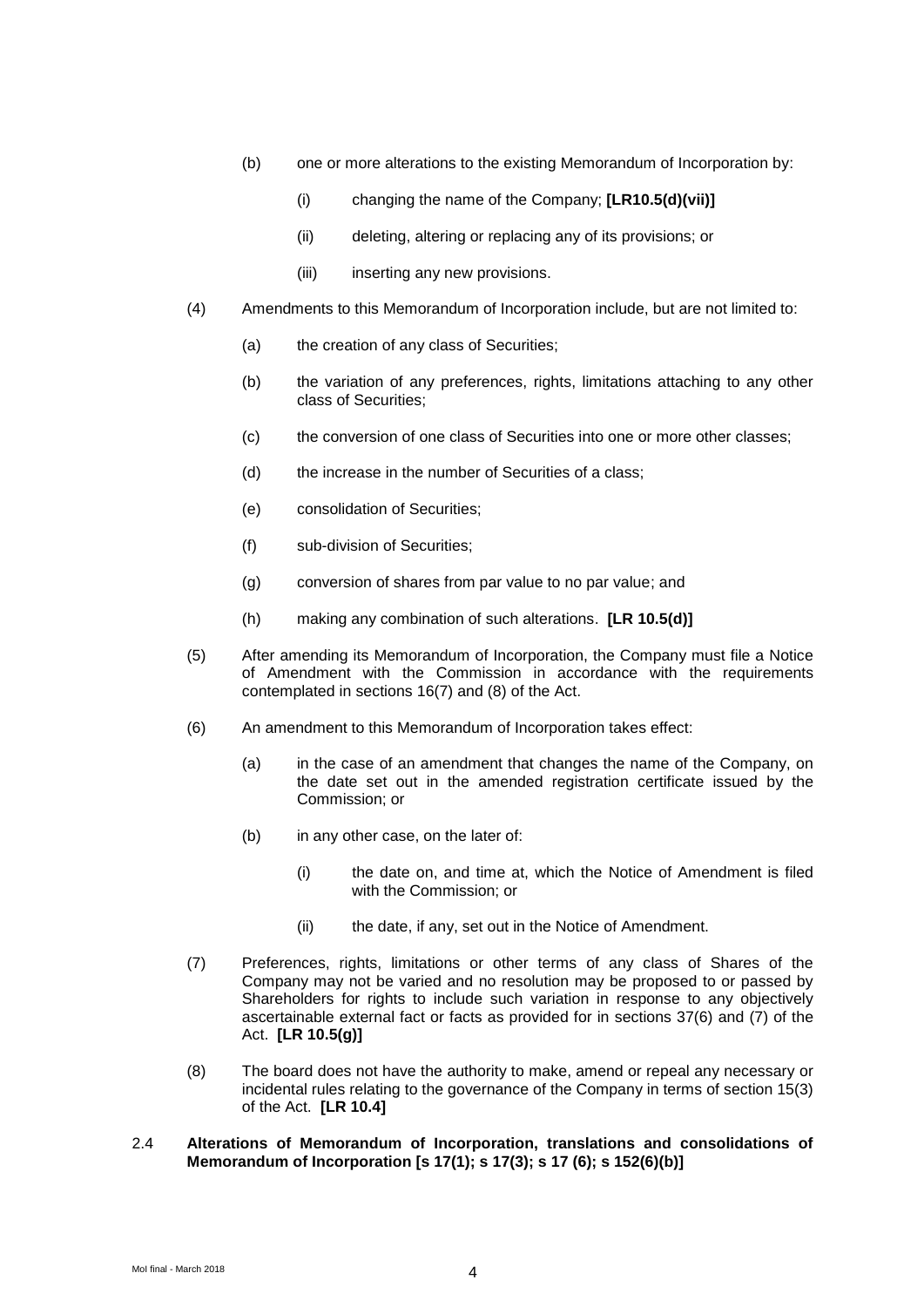- (1) Subject to the approval of the JSE to the extent required by the Listings Requirements, the Company's board, or an individual authorised by the board, may alter the Company's Memorandum of Incorporation, in any manner necessary to correct a patent error in spelling, punctuation, reference, grammar or similar defect on the face of the document, by:
	- (a) delivering a copy of the amendment or repeal thereof to every Shareholder by hand, by ordinary mail (at such Shareholder's registered address) or by publishing in the press in a newspaper circulating in the area in which the Company's registered office is located. Alternatively, delivery may be by email, provided that the Shareholder has given the Company an email address for the purposes of receiving communications; and
	- (b) filing a notice of the alteration with the Commission.
- (2) At any time after having filed its Memorandum of Incorporation with the Commission, the Company may file one or more translations of it, in any official language or languages of South Africa, provided that every such translation must be accompanied by a sworn statement by the person who made the translation, stating that it is a true, accurate and complete representation of the Memorandum of Incorporation.
- <span id="page-6-0"></span>(3) At any time after having filed its Memorandum of Incorporation with the Commission, and having subsequently filed one or more alterations or amendments to it, the Company may (or if the Commission requires it to, must) file a consolidated revision of its Memorandum of Incorporation, as so altered or amended, provided that every such consolidated revision filed with the Commission in terms of clause [2.4\(3\)](#page-6-0) must be accompanied by:
	- (a) a sworn statement by a Director; or
	- (b) a statement by an attorney or notary public,

stating that it is a true, accurate and complete representation of the Company's Memorandum of Incorporation, as altered or amended up to the date of the statement.

(4) To the extent necessary to implement an adopted business rescue plan and provided that the business rescue plan was approved by the Shareholders, as contemplated in section 152(3)(c) of the Act, the Practitioner may in terms of section 152(6)(b) of the Act, amend this Memorandum of Incorporation to authorise, and determine the preferences, rights, limitations and other terms of, any Securities that are not otherwise authorised, but are contemplated to be issued in terms of the business rescue plan, despite any provision of this Memorandum of Incorporation or of sections 16, 36 or 37 of the Act, to the contrary.

#### 2.5 **Public company provisions [s 8(2)]**

- (1) The Company is a public company and is listed on the JSE; and
	- (a) Securities for which listing is sought must be fully paid up; **[LR 10.2(a)]**
	- (b) there is no restriction on the transferability of any Securities of the Company, save as required by Law; **[LR 10.2(a)]** and
	- (c) it is not prohibited from offering any Securities to the public.
- (2) The Company, being a public company: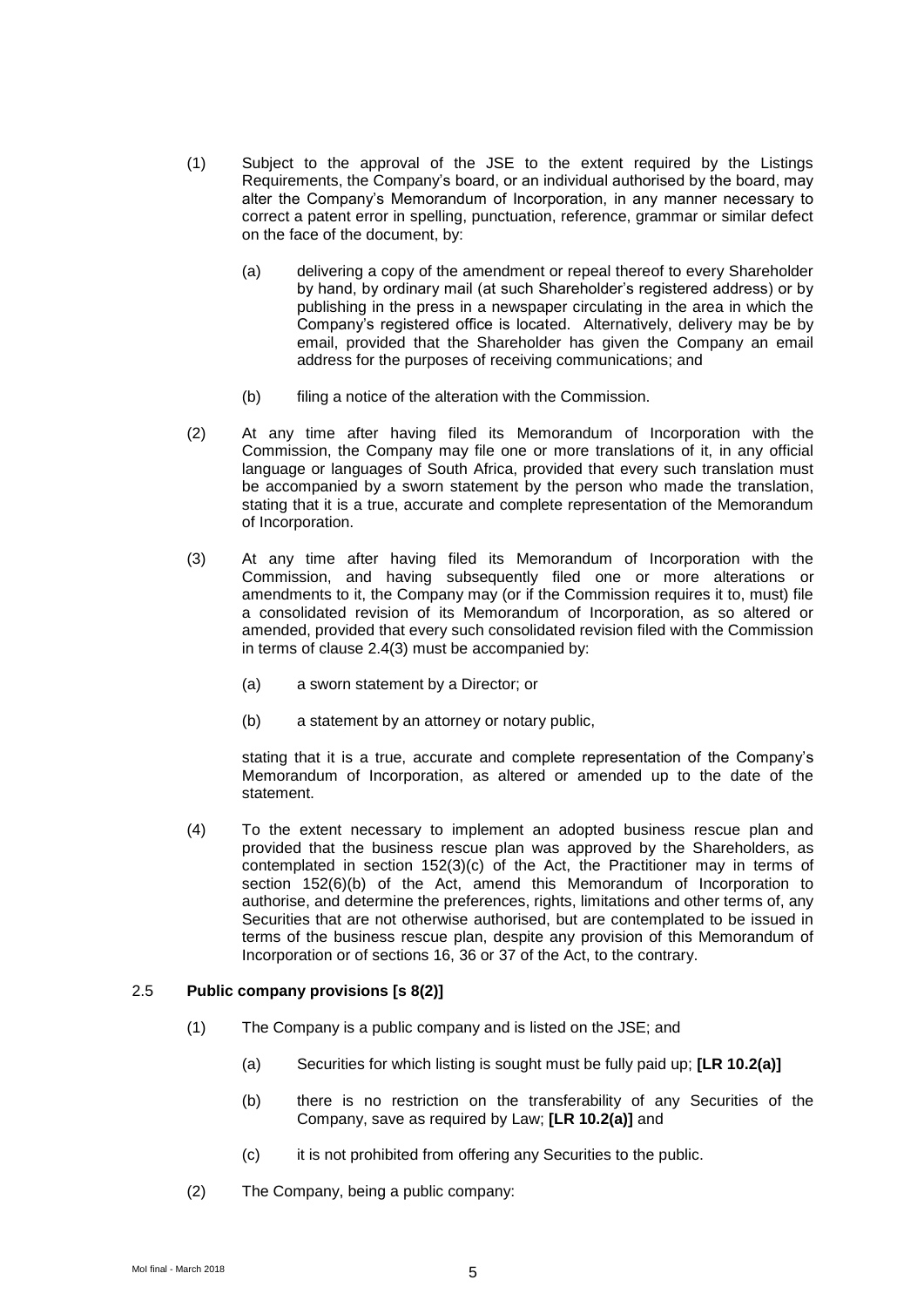- (a) must comply with all of the extended accountability requirements contained in Chapter 3 of the Act; and
- (b) will be and have its Securities subject to Part B and Part C of the Act, including the Takeover Regulations.

# **3 Securities of the company**

#### <span id="page-7-0"></span>3.1 **Shares [s36(1); s 36(2); s 38(1); s 36(3); s 39; s 41; s 44(2); s 47; s 49; s 51]**

(1) The Company is authorised to issue the following Shares:

| <b>Number</b> | <b>Class</b>                                            |
|---------------|---------------------------------------------------------|
| 500 000 000   | ordinary Shares with a par value of R0.01 per<br>shares |

- <span id="page-7-1"></span>(2) Each Share entitles the holder to the rights attaching to the particular class of Share set out in this clause [3.1\(2\).](#page-7-1)
	- (a) Each ordinary Share shall rank *pari passu* **[LR 10.5(a)]** and entitles the holder to:
		- (i) vote on any matter to be decided by a vote of the ordinary Shareholders on the basis contemplated in clause [4.3\(1\);](#page-12-0)
		- (ii) participate in any distribution to the ordinary Shareholders; and
		- (iii) participate in the distribution of the residual value of the Company upon its dissolution.
- <span id="page-7-3"></span><span id="page-7-2"></span>(3) Subject to the approval of the JSE to the extent required by the Listings Requirements, the Company's board is authorised to issue unissued equity Securities for cash and/or grant options to subscribe for unissued equity Securities, provided those Securities (or options) are first offered to the existing holders of equity Securities in proportion to their existing holdings. Only to the extent that those Securities (or options) are not taken up by the holders of equity Securities under the offer may they then be issued for cash to other persons or otherwise than in the proportion mentioned above. These provisions shall not apply:
	- (a) where the equity Securities (or options) are to be issued for the acquisition of assets (other than cash); or
	- (b) to the extent that the JSE has waived these requirements; or
	- (c) to the extent that the holders of equity Securities have provided their authorisation by way of an ordinary resolution (as contemplated in the Listings Requirements). Any such approval may be in the form of a general authority to the Directors, whether conditional or unconditional, to allot or issue any equity Securities or grant options to subscribe for unissued equity securities in their discretion, or in the form of a specific authority in respect of any particular allotment or issue of equity Securities or grant of options. If any such approval is given in the form of a general authority to the Directors, it shall be valid only until the next annual general meeting but it may be varied or revoked by any general meeting of the Company prior to the holding of the next annual general meeting.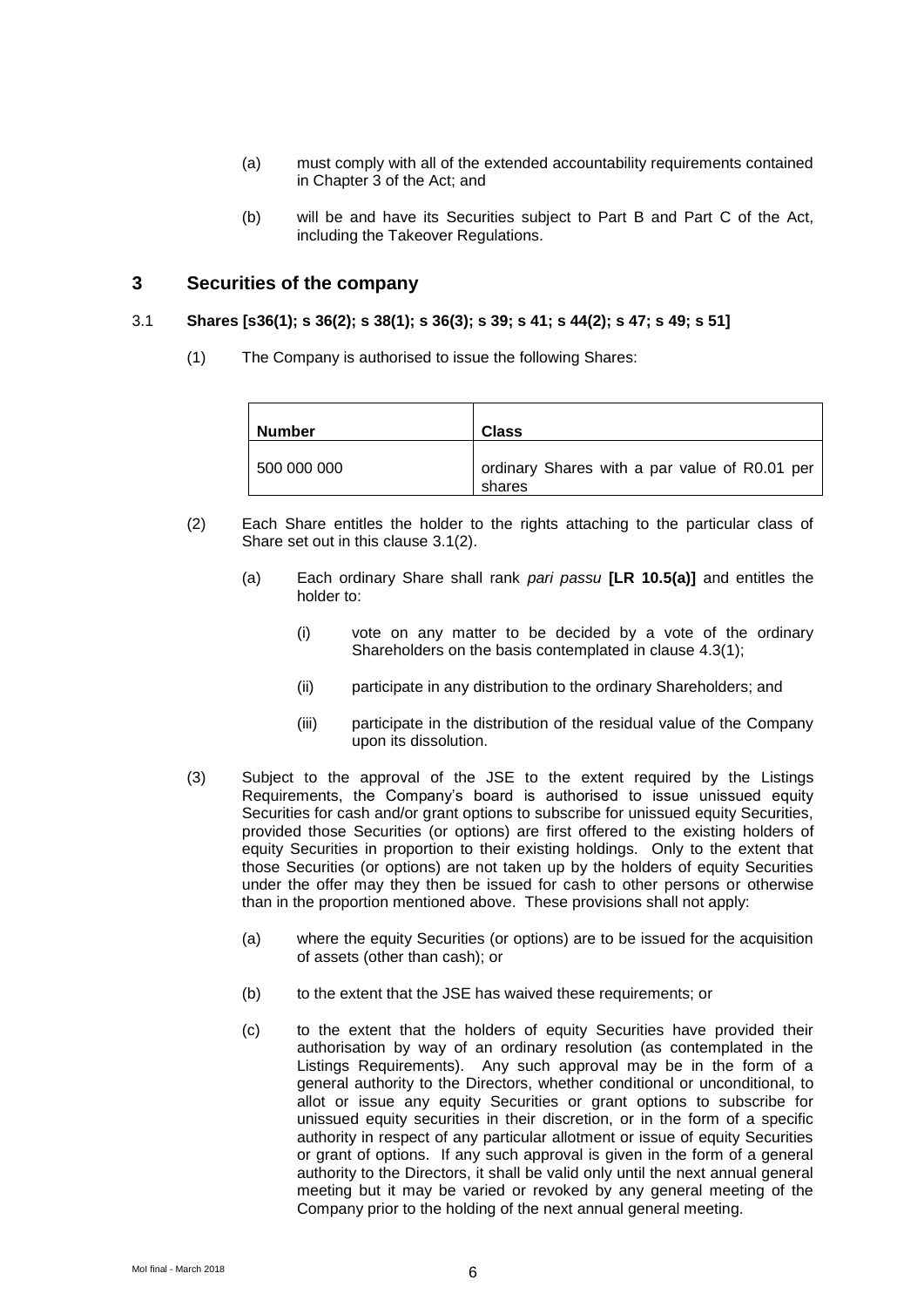#### **[LR 10.1 and 10.9(a)]**

- <span id="page-8-0"></span>(4) Any issue of Securities other than equity Securities or the granting of any options to subscribe for any unissued non-equity Securities is subject to the prior approval of the Shareholders of the Company in general meeting and the JSE, if necessary. Any such approval may be in the form of a general or specific authority to the Directors, as contemplated in clause [3.1\(3\)\(c\),](#page-7-2) with the necessary changes. **[LR 10.1 and LR 10.9(a)]**
- <span id="page-8-3"></span><span id="page-8-1"></span>(5) Notwithstanding clauses [3.1\(3\)](#page-7-3) and [3.1\(4\),](#page-8-0) any issue of Shares or any Securities convertible into Shares, or grant of options contemplated in terms of section 42 of the Act, or a grant of any other rights exercisable for Securities, must be approved by a special resolution of the Shareholders, if the Shares, Securities or options are issued to a:
	- (a) director, future director, prescribed officer, or a future prescribed officer of the Company;
	- (b) person related or inter-related to the Company, or to a director or prescribed officer of the Company; or
	- $(c)$  nominee of a person contemplated in clause [3.1\(5\)\(a\)](#page-8-1) and [3.1\(5\)\(b\).](#page-8-2)
- <span id="page-8-2"></span>(6) The authority of the board to increase or decrease the number of authorised Shares of any class, to reclassify any classified Shares that have been authorised but not issued, to classify any unclassified Shares that have been authorised but not issued, or to determine the preferences, rights, limitations or other terms of any class of Shares, is restricted or varied in the manner contemplated in clauses [2.3\(1\)](#page-4-1) and [2.3\(2\),](#page-4-3) and must be exercised in accordance with the Listings Requirements. **[LR 10.9(c)]** Shares may only be issued within the classes and only to the extent that the Shares have been authorised by or in terms of this Memorandum of Incorporation.
- (7) Subject to clauses [3.1\(3\),](#page-7-3) [3.1\(4\)](#page-8-0) and [3.1\(5\)](#page-8-3) and the provisions of section 47 of the Act, the board may approve the issuing of any authorised Shares of the Company as capitalisation Shares or the issuing of Shares of one class as capitalisation Shares in respect of Shares of another class and may permit Shareholders to elect to receive a cash payment in lieu of a capitalisation share. **[LR 10.6]**
- (8) Subject to the provisions of sections 46 and 48 of the Act and to the Listings Requirements, the board may determine that the Company will acquire a number of its own Shares provided that such resolution by the board:
	- (a) is approved by a special resolution of the Shareholders, if any shares are to be acquired by the Company from a director or prescribed officer of the Company, or a person related to a director or prescribed officer of the Company; and
	- (b) is subject to the requirements of sections 114 and 115 of the Act, if, considered alone, or together with other transactions in an integrated series of transactions, it involves the acquisition by the Company of more than 5% of the issued shares of any particular class of the Company's shares**. [LR 10.9(b)]**
- (9) Subject to the provisions of sections 46 and 48 of the Act, the Company may determine that it will acquire shares in its holding company provided that: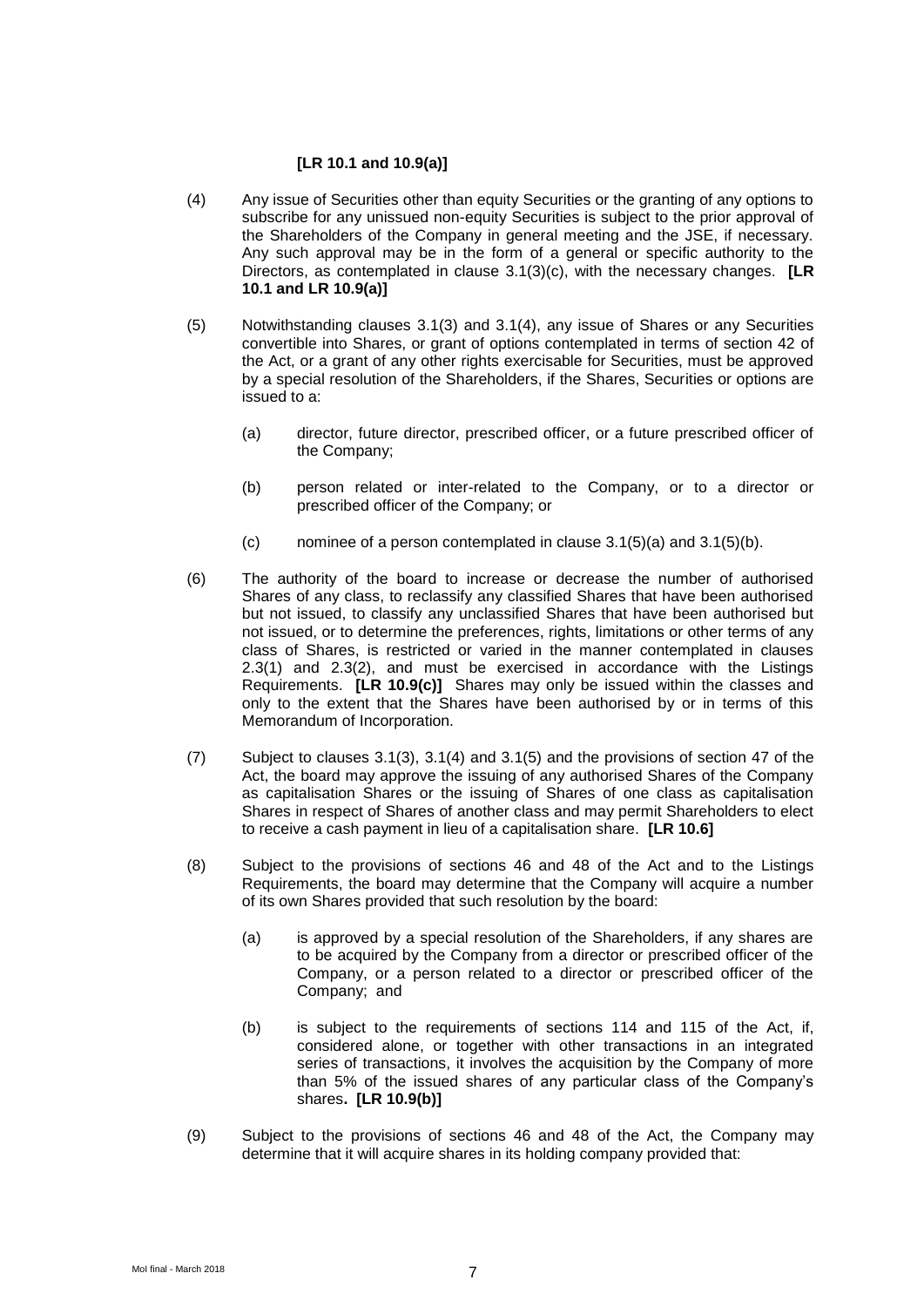- (a) not more than 10%, in aggregate, of the number of issued shares of any class of shares of the holding company may be held by, or for the benefit of, all of the subsidiaries of the holding company, taken together; and
- (b) no voting rights attached to those shares may be exercised while the shares are held by the Company, and it remains a subsidiary of the holding company whose shares it holds**. [LR 10.9(b)]**
- (10) The Company may not pay commission exceeding 10% to any person in consideration for their subscribing or agreeing to subscribe, whether absolutely or conditionally, for any Securities of the Company. **[LR 10.14]**
- (11) Securities of the Company are to be issued in either certificated or uncertificated form.
- (12) A certificate evidencing any certificated Securities of the Company:
	- (a) must state on its face:
		- (i) the name of the Company;
		- (ii) the name of the person to whom the Securities were issued;
		- (iii) the number and class of Securities and the designation of the series, if any, evidenced by that certificate;
		- (iv) a number distinctive for each certificate; and
		- (v) any restriction on the transfer of the Securities evidenced by that certificate,

provided that any share certificate issued by the Company as a preexisting company will not be invalidated solely by reason of it failing to comply with these requirements:

- <span id="page-9-0"></span>(b) must be signed by two persons authorised by the board; and
- (c) is proof that the named Security holder owns the securities, in the absence of evidence to the contrary.
- (13) A signature contemplated in clause [3.1\(12\)\(b\)](#page-9-0) may be affixed to or placed on the certificate by autographic, mechanical or electronic means.
- (14) Every person who holds Securities in certificated form and whose name is entered as a Securities holder in the register is entitled, without payment, to receive one certificate for all their Securities of any one class, but the Directors are entitled to charge for the reasonable costs of every subsequent certificate issued in respect of a withdrawal requested in terms of clause [3.1\(21\).](#page-11-0) A Securities holder, who has transferred a part of his or her holding of Securities of any class, is entitled to receive a certificate free of charge for the balance of his or her Securities holding.
- <span id="page-9-1"></span>(15) If a Securities certificate is defaced, lost or destroyed, it may be replaced on payment of any duty payable on the new certificate and on such terms (if any) as to evidence, indemnity and payment of the out-of-pocket expenses of the Company of investigating such evidence and, in the case of loss or destruction, of advertising the same, as the board may think fit and, in the case of defacement, on delivery of the old certificate to the Company.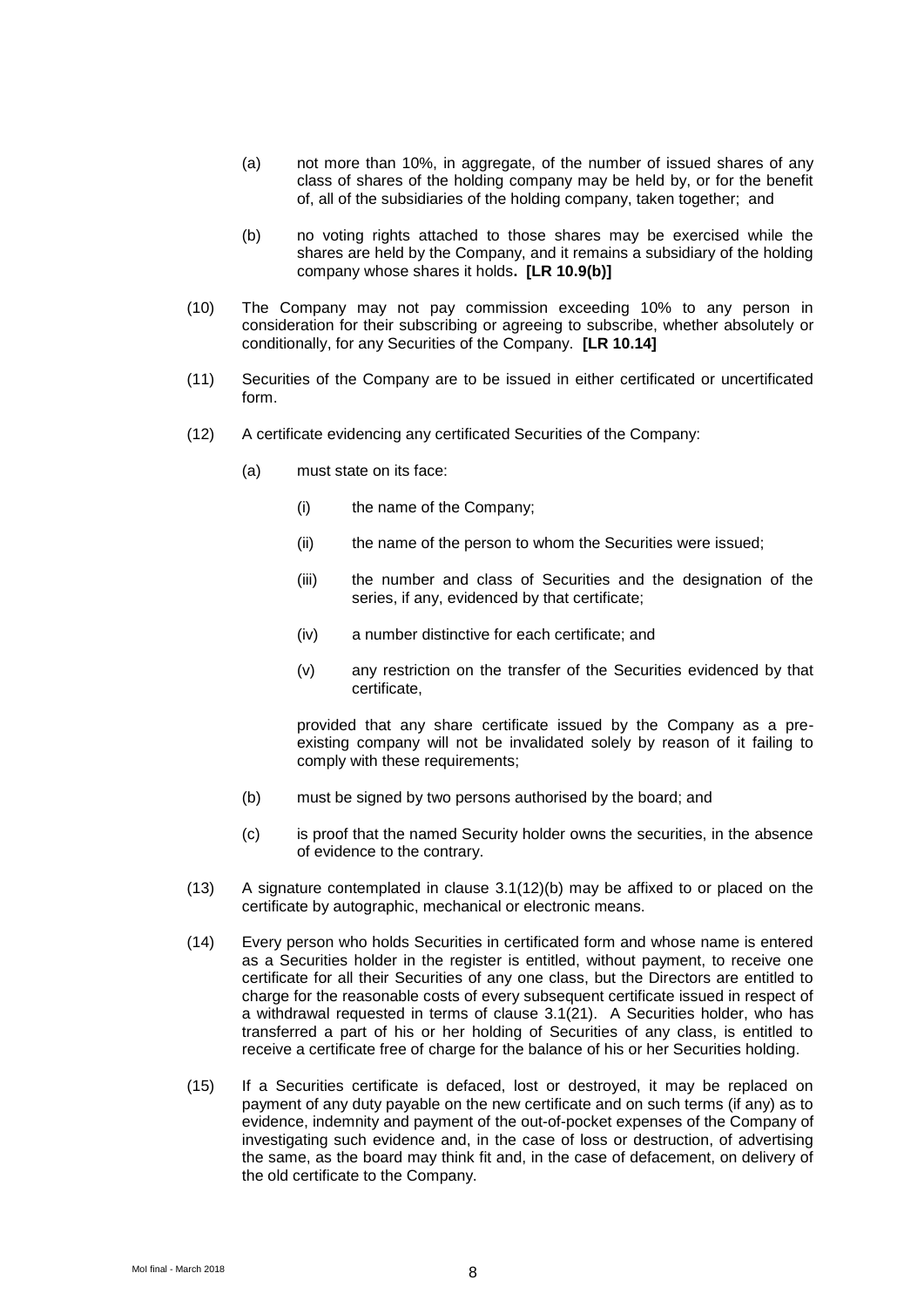- <span id="page-10-1"></span>(16) Subject to clause [3.1\(17\),](#page-10-0) the Company must enter in its Securities register every transfer of certificated Securities, including in the entry:
	- (a) the name and address of the transferee;
	- (b) the description of the Securities or interest transferred;
	- (c) the date of the transfer; and
	- (d) the value of any consideration still to be received by the Company on each Security or interest, in the case of a transfer of Securities contemplated in sections 40(5) and (6) of the Act.
- <span id="page-10-0"></span>(17) The Company may make an entry contemplated in clause [3.1\(16\)](#page-10-1) only if the transfer:
	- (a) is evidenced by a proper instrument of transfer in a form and substance satisfactory to the board that has been delivered to the Company; or
	- (b) was effected by operation of Law.
- <span id="page-10-3"></span><span id="page-10-2"></span>(18) The provisions of the Act will apply in respect of the issuance and transfer of uncertificated Securities. In particular:
	- (a) the holders of uncertificated Securities in the Company shall not be entitled to Securities certificates and the Company shall not issue certificates evidencing or purporting to evidence title to uncertificated Securities of the Company, subject to clause [3.1\(21\);](#page-11-0)
	- (b) in the event of a withdrawal referred to in clause [3.1\(21\),](#page-11-0) Securities certificates shall be issued in terms of the provisions of this clause [3.1;](#page-7-0)
	- (c) upon entry of the name of a person into the sub-register, that person shall become a Securities holder and will be recognised as such in respect of the uncertificated Securities registered in their name;
	- (d) transfer of ownership and Securities holding in accordance with clauses [3.1\(18\)\(b\)](#page-10-2) and [3.1\(18\)\(c\)](#page-10-3) will occur notwithstanding any fraud or illegality which may affect the uncertificated Securities in respect of which the transfer was effected or which may have resulted in the transfer being effected provided that a transferee who was party to or had notice of such fraud or illegality may not rely on the provisions of this clause [3.1\(18\)\(d\);](#page-10-4)
	- (e) the Company shall be liable to the CSDP for the fee prescribed from time to time in terms of the provisions of the Act in respect of the transfer of ownership in uncertificated Securities;
- <span id="page-10-5"></span><span id="page-10-4"></span>(19) The Company shall be entitled to allow the dematerialisation of any of its Securities. Once such dematerialisation has been allowed:
	- (a) any new Securities that are issued may be issued in uncertificated form if so requested by the subscriber to those Securities; or
	- (b) Securities holders may dematerialise Securities already issued into uncertificated Securities, in such manner as may be decided by the Directors from time to time.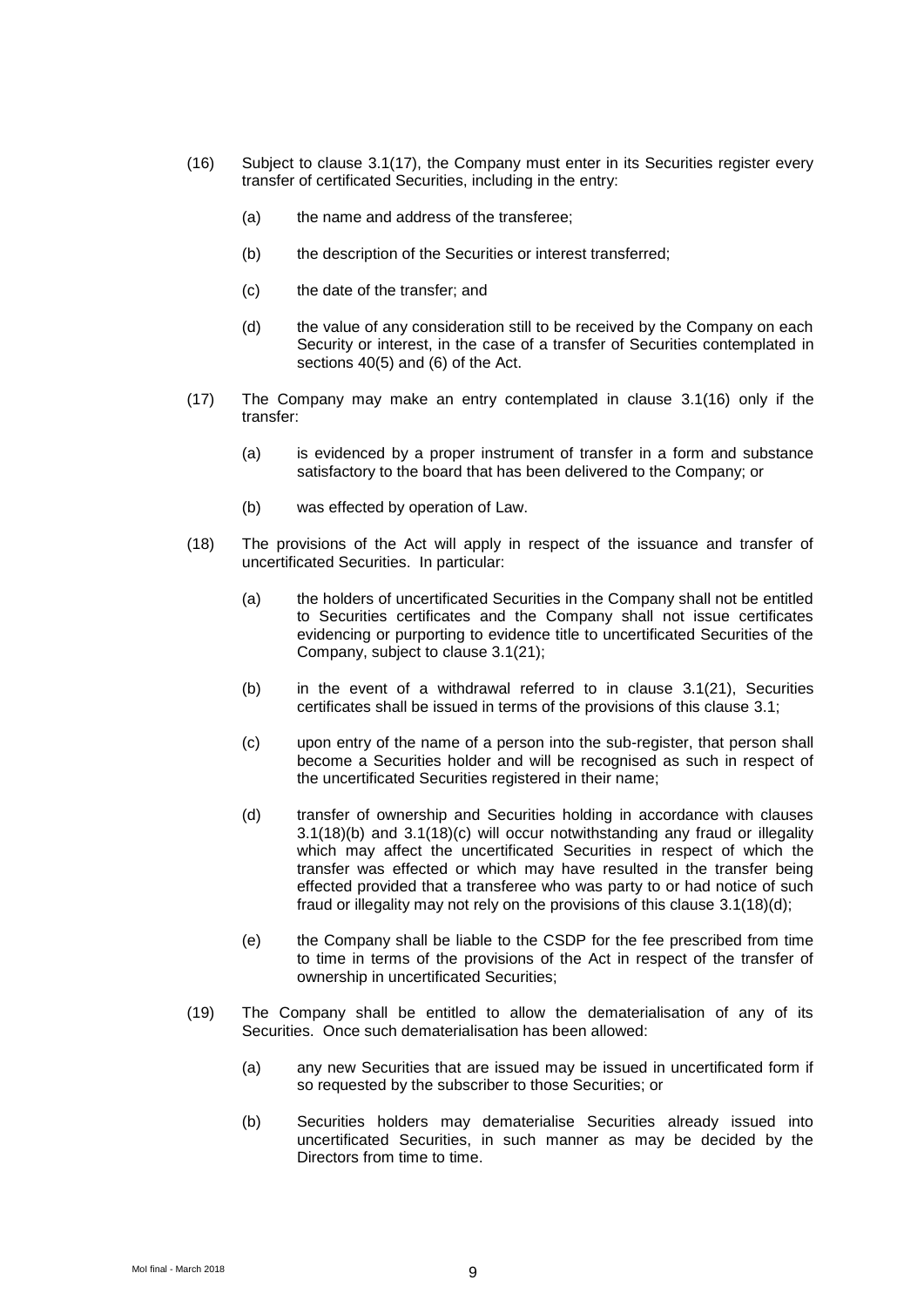- (20) Securities that are dematerialised as contemplated in clause [3.1\(19\)](#page-10-5) will have the same rights as attached to such Securities prior to their dematerialisation.
- <span id="page-11-0"></span>(21) If a Securities holder wishes to rematerialise all or part of his uncertificated Securities held by the CSDP and to obtain a certificate in respect of such uncertificated Securities they should notify the CSDP accordingly.
- (22) The CSDP shall, within 5 business days of receipt of the notification referred to in clause [3.1\(21\),](#page-11-0) notify the Company to provide a certificate and shall remove the uncertificated Securities so rematerialised from the sub-register.
- (23) The Company shall immediately upon receipt of the notification from the CSDP, enter the necessary details of the Securities holders and their Securities holding into the register and indicate in the register that the uncertificated Securities so rematerialised are no longer held in uncertificated form.
- (24) The Company will within, 10 business days if the relevant Securities holder is a resident of South Africa and 20 business days if the relevant Securities holder is not a resident of South Africa, of receipt of the notification from the CSDP, prepare and deliver to the relevant Securities holder a certificate and notify the CSDP that those Securities are no longer held in uncertificated form.
- (25) Where two or more persons are registered as the holders of any Securities, they shall be deemed to hold those Securities jointly, and:
	- (a) notwithstanding anything to the contrary in this Memorandum of Incorporation, on the death, sequestration, liquidation or legal disability of any one of such joint holders, the remaining joint holder(s) may be recognised, at the discretion of the Directors, as the only person(s) having title to such Securities;
	- (b) any one of such joint holders may give effectual receipts for any distributions, bonuses or returns of capital or other accruals payable to such joint holders;
	- (c) only the joint holder whose name stands first in the register shall be entitled to delivery of the certificate relating to those Securities, or to receive notices from the Company. In case of the legal incapacity of any one or more of the joint registered holders of any Security, the survivor then named first in the register will be the only person recognised by the Company as being entitled to such certificate, or any new certificate which may be issued in its place. Any notice given to such joint holder shall be deemed to be notice to all the joint holders;
	- (d) any one of the joint holders of any Securities conferring a right to vote may vote either personally or by proxy at any meeting in respect of such Securities as if he were solely entitled thereto, and if more than one of such joint holders is present at any meeting, either personally or by proxy, the joint holder who tenders a vote and whose name stands in the register before the other holders who are present in person or by proxy, shall be entitled to vote in respect of those Securities; and
	- (e) the Company shall be entitled but not obliged to refuse to register more than five persons as the joint holders of Securities.
- (26) All authorities to sign transfer deeds granted by holders of Securities in the Company for the purpose of transferring Securities that may be lodged, produced or exhibited with or to the Company at any of its transfer offices shall, as between the Company and the grantor of such authorities, be taken and deemed to continue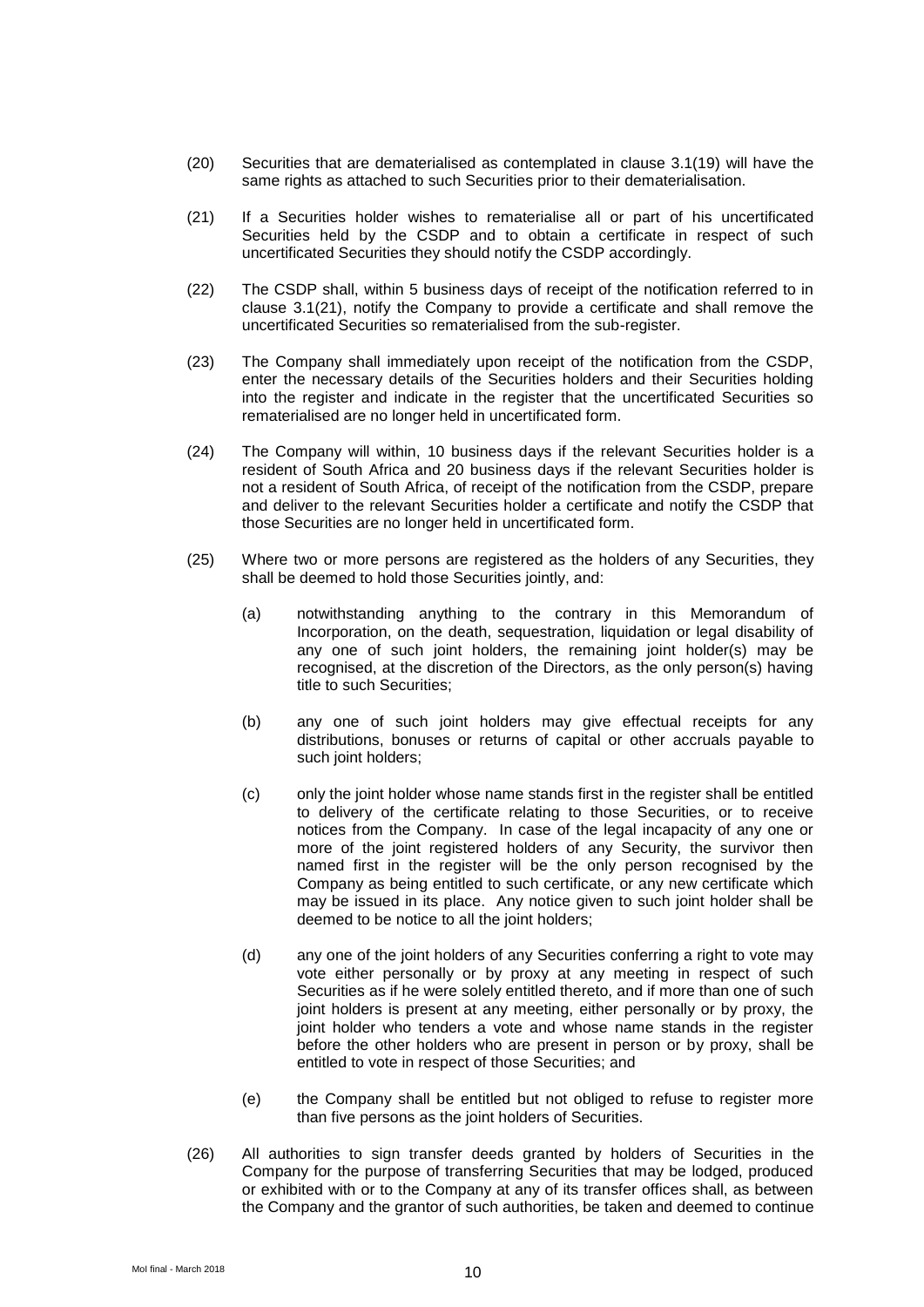and remain in full force and effect, and the Company may allow the same to be acted upon until such time as express notice in writing of the revocation of the same shall have been given and lodged at the Company's transfer office at which the authority was lodged, produced or exhibited. Even after the giving and lodging of such notice the Company will be entitled to give effect to any instruments signed under the authority to sign, and certified by any officer of the Company, as being in order before the giving and lodging of such notice. **[LR 10.2(b)]**

- (27) Shareholders may provide the Company with an address either in South Africa or elsewhere to be inserted in the Securities register. **[LR 10.18]**
- (28) The Company is prohibited from claiming a lien on any Securities issued by the Company. **[LR 10.12]**

### 3.2 **Debt Instruments [s 43]**

- (1) The authority of the Company's board to authorise the Company to issue secured or unsecured debt instruments at any time, is not restricted or varied by this Memorandum of Incorporation.
- (2) The board shall not grant special rights to holders of debt instruments relating to attending and voting at general meetings and the appointment of Directors or any rights of a similar nature. **[LR 10.10]**

#### 3.3 **Registration of Beneficial Interests [s 56(1)]**

The authority of the Company's board to allow the Company's issued securities to be held by, and registered in the name of, one person for the Beneficial Interest of another person, is not restricted or varied by this Memorandum of Incorporation.

# **4 Shareholders**

# 4.1 **Shareholders' right to information [s 26]**

Other than the rights to access information set out in section 26 of the Act, a Shareholder has no additional rights to information pertaining to the Company.

#### 4.2 **Shareholders' authority to act [s 60]**

(1) Shareholders' resolutions required only in terms of the Listing Requirements may not be voted on in writing by Shareholders entitled to exercise voting rights as contemplated in section 60 of the Act. **[LR 10.11(c)]**

#### <span id="page-12-0"></span>4.3 **Votes of Shareholders [s 63(4), (5), (6) and (7); s 57(5) and (6)]**

- (1) Subject to the Act and subject to any special terms as to voting upon which any Share may be issued or may for the time being be held, any person who is present at the meeting, whether in person or by proxy, and is entitled to exercise voting rights has one vote per ordinary share. **[LR 10.5(b)]**
- (2) Voting must be by way of a poll.
- (3) Scrutineers must be elected to count the votes and to declare the result of the poll. The scrutineers' declaration, which shall be announced by the chairperson of the meeting, will be deemed to be the resolution of the meeting at which the poll was demanded. In case of any dispute as to the admission or rejection of a vote, the chairperson of the meeting shall determine the same, and the determination of the chairperson made in good faith shall be final and conclusive.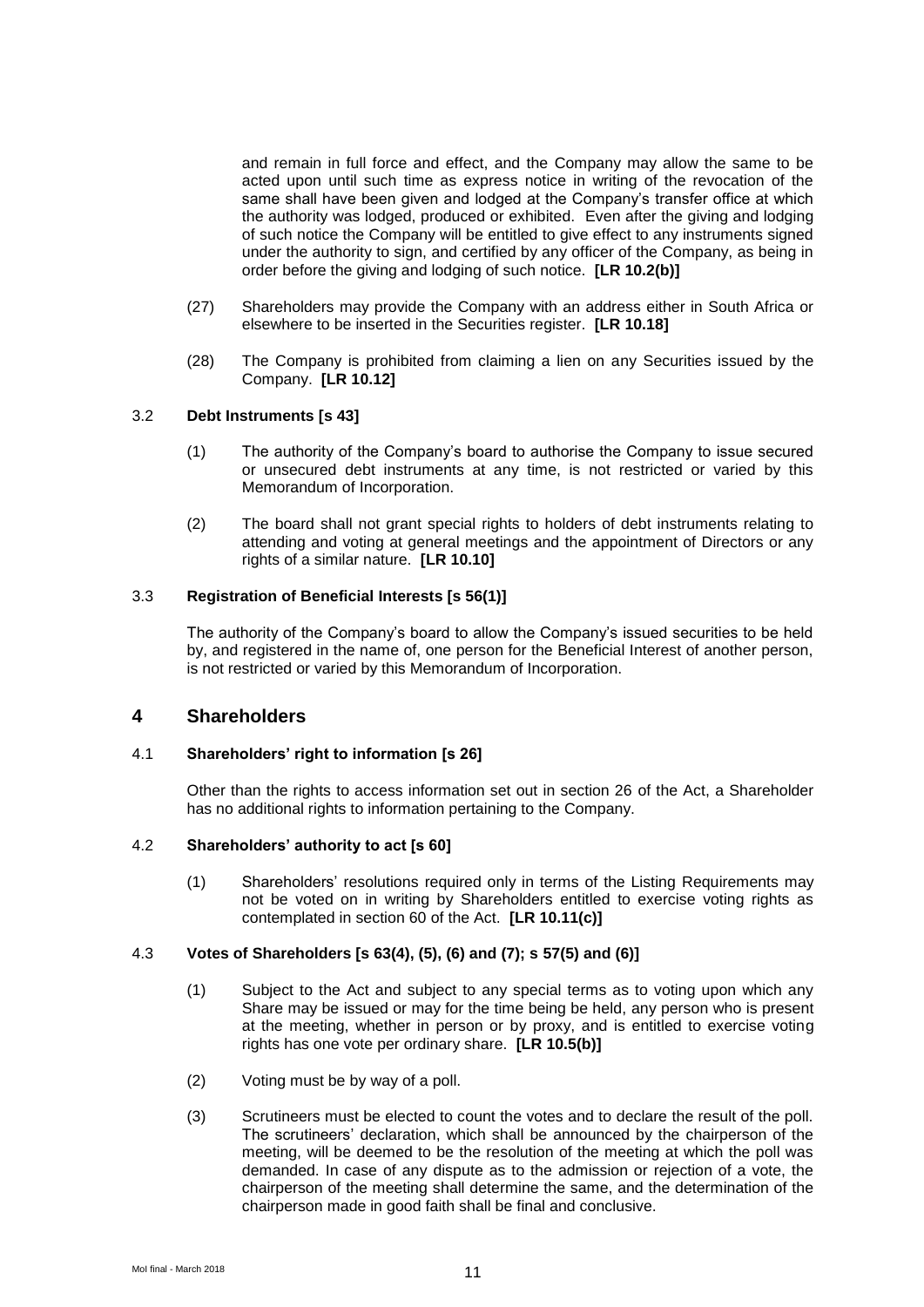- <span id="page-13-0"></span>(4) The holders of any Securities other than ordinary Shares or any special Shares created for the purposes of black economic empowerment in terms of the BEE Act and BEE Codes shall not be entitled to vote on any resolution taken by the Company, save as may be expressly provided for in clauses [2.3\(2\)](#page-4-3) and [3.1](#page-7-0) (as the latter may be amended from time to time). In such instances, their votes may not carry any special rights or privileges and they shall be entitled to one vote for each Share that they hold, provided that their total voting right at a general or annual general meeting may not exceed 24.99% of the total voting rights of all Shareholders at such meeting**. [LR 10.5(c)]**
- (5) In the case of joint holders of a Share, only the vote of the senior holder shall be accepted, whether in person or by proxy. For the purpose of this clause, seniority shall be determined by the order in which the names appear in the register or, in the case of persons entitled to a Share by transmission, the order in which their names were given in the notice to the Company of that transmission.
- (6) Any entity holding Shares conferring the right to vote may, by resolution of the directors or other governing body of that entity, authorise one person to act as its representative at any Shareholders meeting. The representative shall be entitled to exercise the same powers as that entity could exercise if it were an individual Shareholder. The board may require proof to their satisfaction of the appointment or authority of a representative to act.
- (7) A declaration by the chairperson that a resolution has been carried, or carried by a particular majority, or lost, or not carried by a particular majority, shall be final and an entry to that effect in the minute book of the Company shall be *prima facie* evidence of the fact without proof of the number or proportion of the votes recorded in favour of or against such resolution. No objection shall be raised as to the admissibility of any vote except at the meeting or adjourned meeting at which the vote objected to be or may be given or tendered and every vote not disallowed at such meeting shall be valid for all purposes. Any such objection shall be referred to the chairperson of the meeting, whose decision shall be final and conclusive.

#### 4.4 **Proxies and voting under power of attorney [s 58]**

- (1) A Shareholder may, at any time, appoint any individual, including an individual who is not a Shareholder, as a proxy to:
	- (a) participate in, and speak and vote at, a Shareholders meeting on behalf of the Shareholder; or
	- (b) give or withhold written consent on behalf of the Shareholder to a decision by Shareholders acting other than at a meeting.
- (2) The instrument that appoints a proxy must:
	- (a) be in writing, dated and signed by the Shareholder; and
	- (b) be given by the person appointing such proxy or by their attorney duly authorised in writing or, if the appointor is a corporation, given by a representative so authorised.
- (3) The holder of a power of attorney from a Shareholder may, if so authorised by the power of attorney, vote for and represent such Shareholder at any meeting of the Company.
- (4) Every instrument of proxy, whether for a specified meeting or otherwise, must comply with section 58 of the Act and subject thereto be in the following format, or in such other form as the Company's board may approve, and the board may, if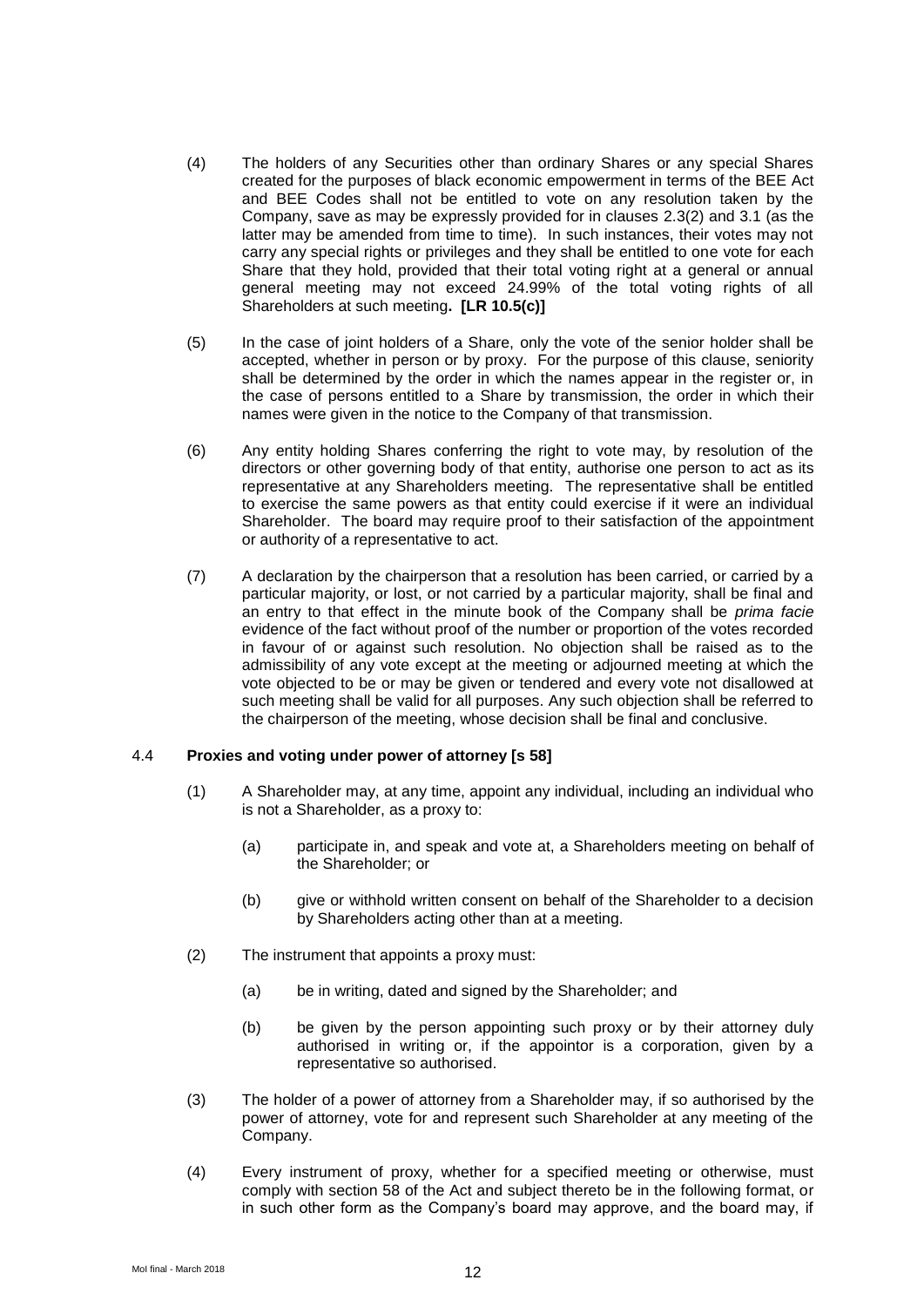they think fit, send out with the notice of any meeting proxy forms for use at the meeting:

I/We (please print names in full)

of (address)

being the holder/s of the shares in the company, do hereby appoint:

\_\_\_\_\_\_\_\_\_\_\_\_\_\_\_\_\_\_\_\_\_\_\_\_\_\_\_\_\_\_\_\_\_\_\_\_\_\_\_\_\_\_\_\_\_\_\_\_\_\_\_\_\_\_\_\_\_\_\_\_\_\_\_\_

\_\_\_\_\_\_\_\_\_\_\_\_\_\_\_\_\_\_\_\_\_\_\_\_\_\_\_\_\_\_\_\_\_\_\_\_\_\_\_\_\_\_\_\_\_\_\_\_\_\_\_\_\_\_\_\_\_\_\_\_\_\_\_\_\_\_\_\_

|   | or, failing him/her |
|---|---------------------|
| ົ | or, failing him/her |

the chairman of the annual general meeting as my/our proxy to attend, participate in, speak and, on a poll, vote on my/our behalf at the annual general meeting of shareholders to be held at \_\_\_\_\_\_\_\_\_\_ on \_\_\_\_\_\_\_\_\_\_\_\_\_\_\_\_\_\_\_\_ at \_\_\_\_\_\_\_\_\_\_\_\_\_\_\_\_\_\_\_\_\_\_\_\_\_\_\_\_\_\_\_\_\_\_\_\_\_\_\_\_\_\_\_\_\_\_\_\_\_\_\_\_\_\_\_\_\_\_\_ or at any adjournment or postponement of that meeting, and to vote or abstain from voting as follows on the ordinary and special resolutions to be proposed at such meeting:

|                             | For | <b>Against</b> | Abstain |
|-----------------------------|-----|----------------|---------|
| <b>Ordinary resolutions</b> |     |                |         |
|                             |     |                |         |
|                             |     |                |         |
|                             |     |                |         |
|                             |     |                |         |
|                             |     |                |         |
|                             |     |                |         |
| <b>Special resolutions</b>  |     |                |         |
|                             |     |                |         |
|                             |     |                |         |
|                             |     |                |         |

Please indicate with an 'X' in the appropriate spaces above how you wish your vote to be cast. If no indication is given, or if a resolution is proposed at the meeting itself the proxy may vote or abstain as he/she sees fit.

Signed at this day of the state of the state of the state of the state of the state of the state of the state o

Mol final - March 2018  $13$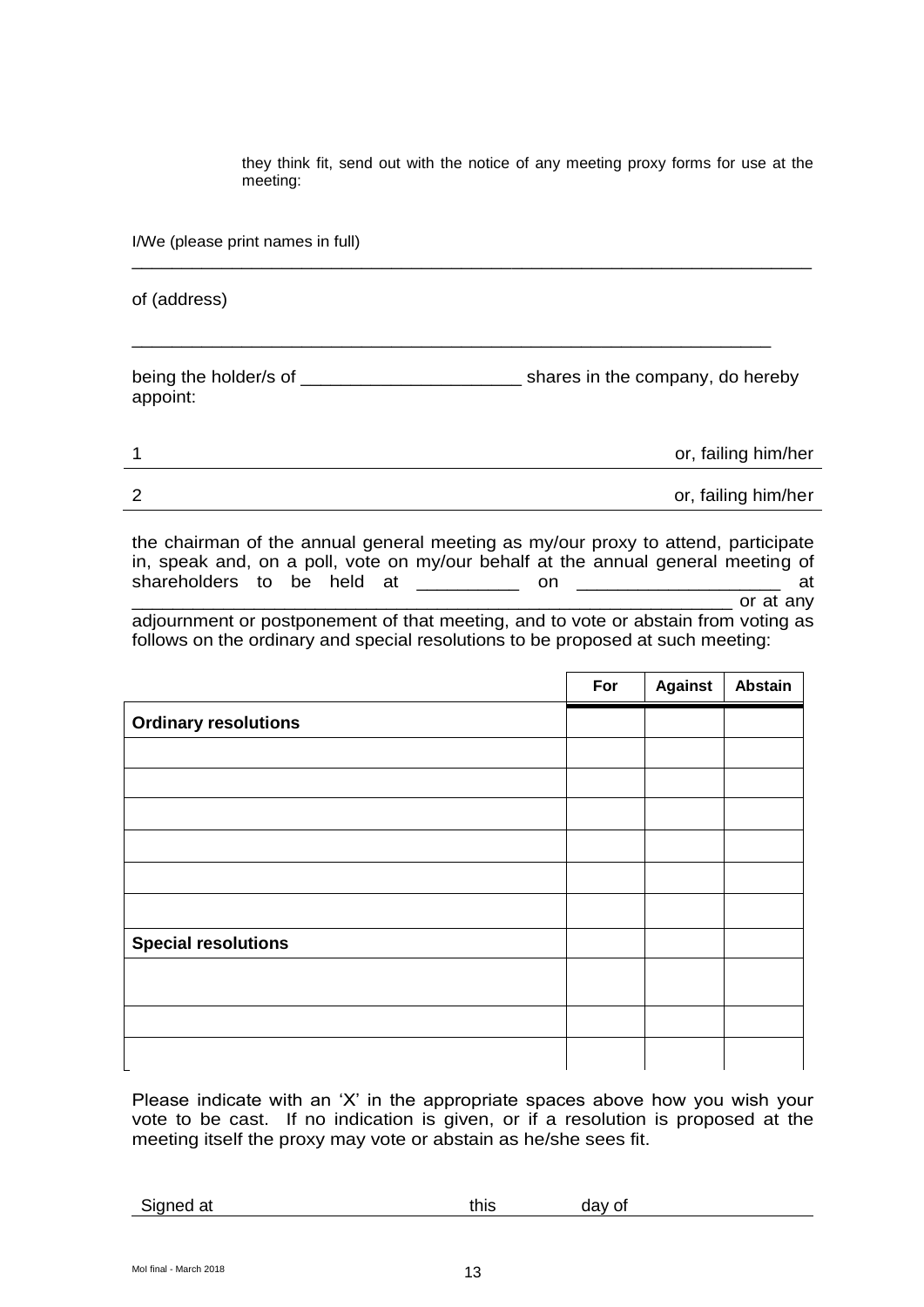#### **Signature**

Assisted by me, where applicable (name and signature)

#### 4.5 **Representation by concurrent proxies [s 58(3)(a)]**

The right of a Shareholder to appoint two or more persons concurrently as proxies, and to appoint more than one proxy to exercise voting rights attached to different Shares held by the Shareholder is not restricted or varied by this Memorandum of Incorporation.

#### 4.6 **Authority of proxy to delegate [s 58(3)(b)]**

The authority of a Shareholder's proxy to delegate that proxy's authority to act on behalf of the Shareholder, subject to any restriction set out in the instrument appointing that proxy, is not restricted or varied by this Memorandum of Incorporation.

#### 4.7 **Requirement to deliver proxy instrument to the Company [s 58(3)(c)]**

A copy of the instrument appointing a proxy must be delivered to the Company, or to any other person authorised by the Company to accept the instrument on its behalf, before the person appointed as proxy exercises any rights of the relevant Shareholder.

#### 4.8 **Deliberative authority of proxy [s 58(7)]**

The authority of a Shareholder's proxy to decide without direction from the Shareholder whether to exercise, or abstain from exercising, any voting right of the Shareholder, except to the extent that the instrument appointing that proxy provides otherwise, is not restricted or varied by this Memorandum of Incorporation.

#### 4.9 **Validity of appointment**

- (1) The proxy appointment remains valid only for its intended purpose, provided that it may be revoked at any time by cancellation in writing, or the making of a later inconsistent appointment of another proxy, and delivering a copy of the revocation instrument to the proxy, and to the Company.
- (2) The appointment of a proxy is suspended at any time and to the extent that the Shareholder chooses to act directly and in person in the exercise of any rights as a Shareholder.
- (3) A vote given in accordance with the terms of an instrument of proxy or power of attorney appointing a proxy shall be valid notwithstanding the legal incapacity of the Shareholder or the transfer of the securities in respect of which the vote is given, unless notice in writing of such legal incapacity or transfer is received by or on behalf of the Company at any time prior to the time at which the proxy is to exercise the rights of the Shareholder at a particular meeting.
- (4) A notice of revocation of the proxy instrument or power of attorney appointing a proxy will be effective as of the later of: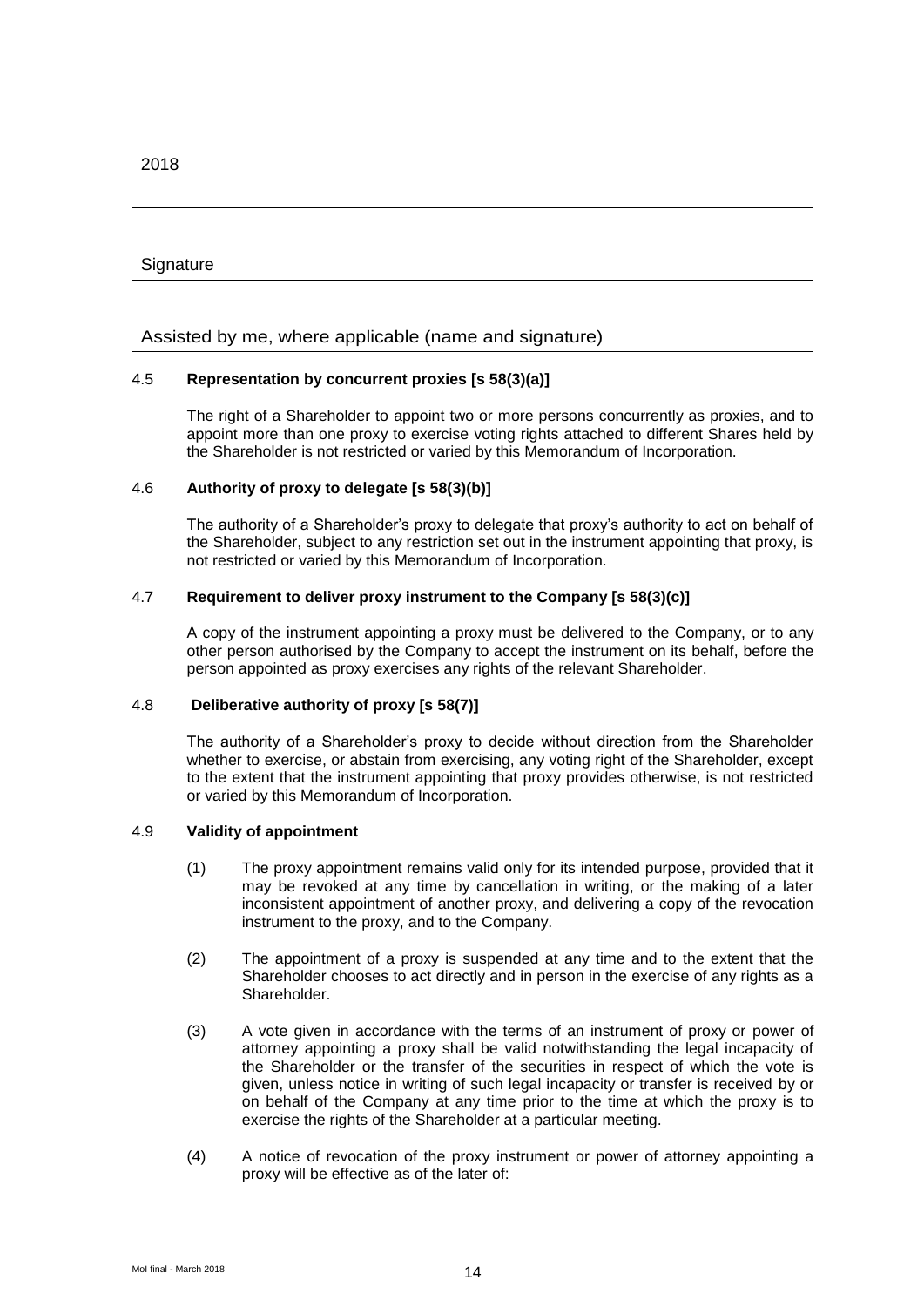- (a) the date stated in the instrument revoking the proxy appointment, if any; and
- (b) the date on which the instrument revoking the proxy appointment is received.

#### <span id="page-16-1"></span>4.10 **Record date for exercise of Shareholder rights [s 59(3)]**

- (1) If required by the Listings Requirements, the record date for any corporate action or event is the date upon which the holdings, upon which the event entitlement is based, are ascertained. The record date is one settlement period (as defined in the Listings Requirements) after the last day to trade (as defined in the Listings Requirements) and must be on a Friday or, if that Friday is a public holiday, the last trading day of the week. **[LR 10.15]**
- (2) Should the Listings Requirements not require a record date, then the record date will be determined in accordance with the Act.

#### <span id="page-16-0"></span>**5 Shareholders Meetings**

#### 5.1 **Requirement to hold meetings [s 61]**

The Company is not required to hold any Shareholders meetings other than those specifically required by section 61 of the Act and this clause [5,](#page-16-0) but may do so.

#### 5.2 **Right to call meeting [s 61(1)]**

The Company's board or the Group Company Secretary may in terms of section 61(1) of the Act call a Shareholders meeting at any time. **[LR 10.11)d)]**

#### 5.3 **Shareholders' right to requisition a meeting [s 61(1); s 61(3)]**

The right of Shareholders to requisition the Company's board to call a Shareholders meeting may be exercised if, in aggregate, written and signed demands for a meeting with substantially the same purpose are made by the holders of at least 10% of the voting rights entitled to be exercised in relation to the matter to be considered at the meeting, provided that each such demand describes the specific purpose for which the meeting is proposed.

#### 5.4 **Location of Shareholders meetings [s 61(9)]**

The authority of the Company's board to determine the location of any Shareholders meeting and the authority of the Company to hold any such meeting in South Africa or in any foreign country, is not restricted or varied by this Memorandum of Incorporation.

#### 5.5 **Calling a Shareholders meeting [s 61(11)]**

If the Company is unable to convene a Shareholders meeting because it has no Directors or because all of its Directors are incapacitated, any Shareholder may convene a meeting.

#### <span id="page-16-2"></span>5.6 **Notice of Shareholders meetings [s 62(1)(a); s 62(3) and s 63(3)]**

- (1) Unless the provisions of section 62(2A) of the Act are applied, the minimum number of days for the Company to deliver a notice of a Shareholders meeting to the Shareholders is 15 business days before the meeting is to begin. **[LR 10.11(a), LR 10.11(b), LR 10.11(e)]**
- (2) A notice of a meeting must be in writing and include the information set out in sections 62(3) and 63(3) of the Act. Notices of general meetings must be delivered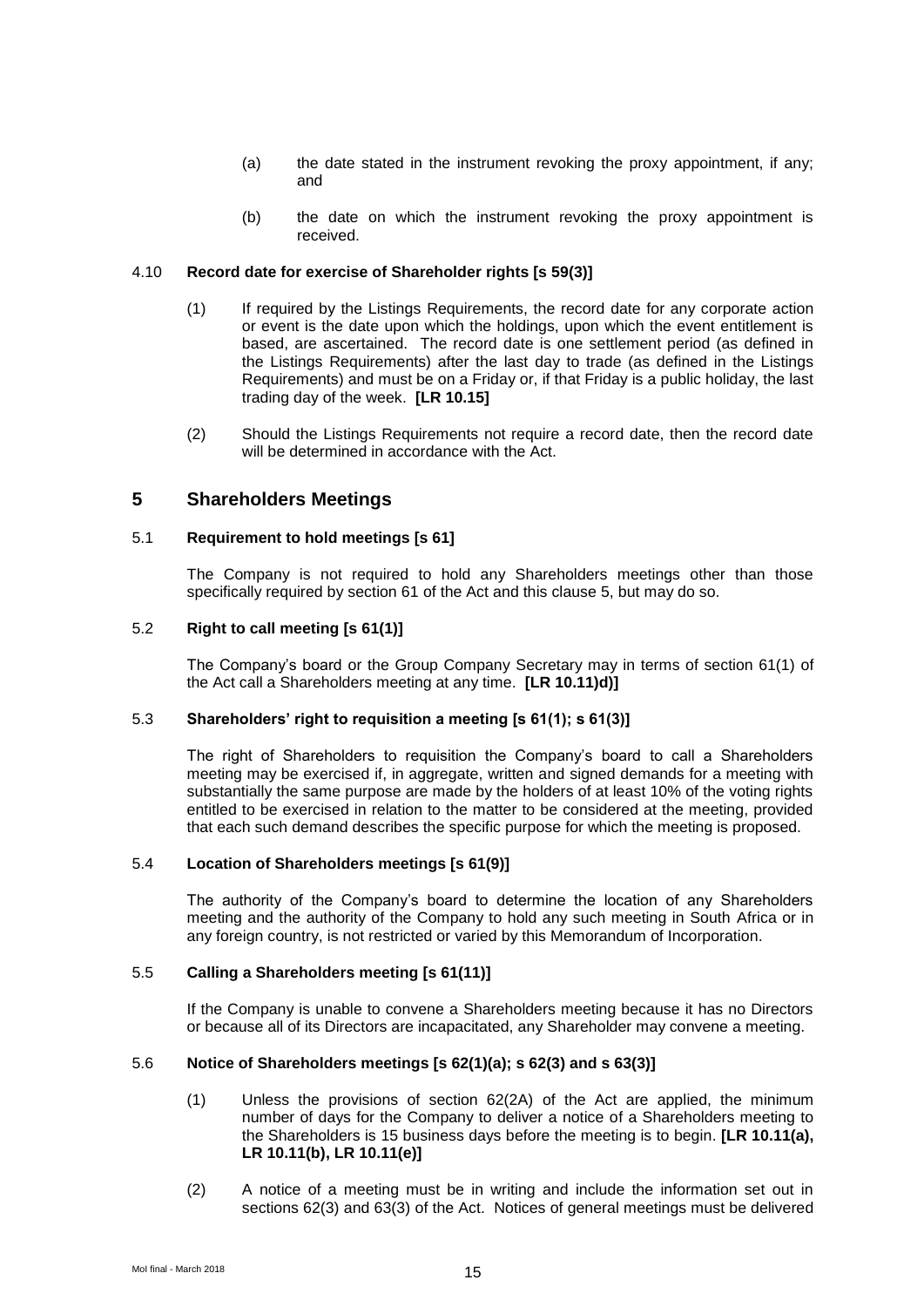to each Shareholder entitled to vote at such meeting and who has elected to receive such documents. **[LR 10.11(e)]**

(3) All notices of meetings of Shareholders issued by the Company must simultaneously be sent to the JSE and announced on the Stock Exchange News Service (SENS). **[LR 10.11(f)]**

#### 5.7 **Chairperson of Shareholders' meeting**

- (1) The chairperson, if any, of the board of Directors shall preside as chairperson at every Shareholders' meeting.
- (2) If:
	- (a) there is no chairperson of the board;
	- (b) the chairperson is not present within 10 minutes after the time appointed for the Shareholders' meeting to begin; or
	- (c) the chairperson is unwilling to act as chairperson of the Shareholders' meeting,

the Directors will nominate a chairperson or, if no Director be present or if all the Directors present decline to take the chair, the Shareholders present must, in accordance with the requirements in this Memorandum of Incorporation to approve an ordinary resolution, choose a Shareholder present to be the chairperson of the meeting.

#### 5.8 **Electronic participation in Shareholders meeting [s 63(2); s 61(10)]**

- (1) Every Shareholders meeting of the Company must be reasonably accessible within South Africa for electronic participation by Shareholders, irrespective of whether the meeting is held in South Africa or elsewhere.
- (2) The authority of the Company to conduct a Shareholders meeting entirely by electronic communication is not restricted or varied by this Memorandum of Incorporation.
- (3) The electronic communication employed at a Shareholders meeting shall ordinarily enable all persons participating in that meeting to communicate concurrently with each other without an intermediary, and to participate reasonably effectively in the meeting.

#### <span id="page-17-0"></span>5.9 **Quorum for Shareholders meetings [s 64(1); s 64(2); s 64(3); s 64(4); s 64(5); s 64(8); s 64(9)]**

- (1) Subject to the provisions of clause 5.3(2) to clause 5.3(6) (both inclusive), the quorum for:
	- (a) a Shareholders meeting to begin is sufficient persons present at the meeting to exercise, in aggregate, at least 25% of all of the voting rights that are entitled to be exercised in respect of at least one matter to be decided at the meeting; and
	- (b) a matter to begin to be considered at the meeting is sufficient persons present at the meeting to exercise, in aggregate, at least 25% of all of the voting rights that are entitled to be exercised on that matter at the time the matter is called on the agenda. **[LR 10.11(g)]**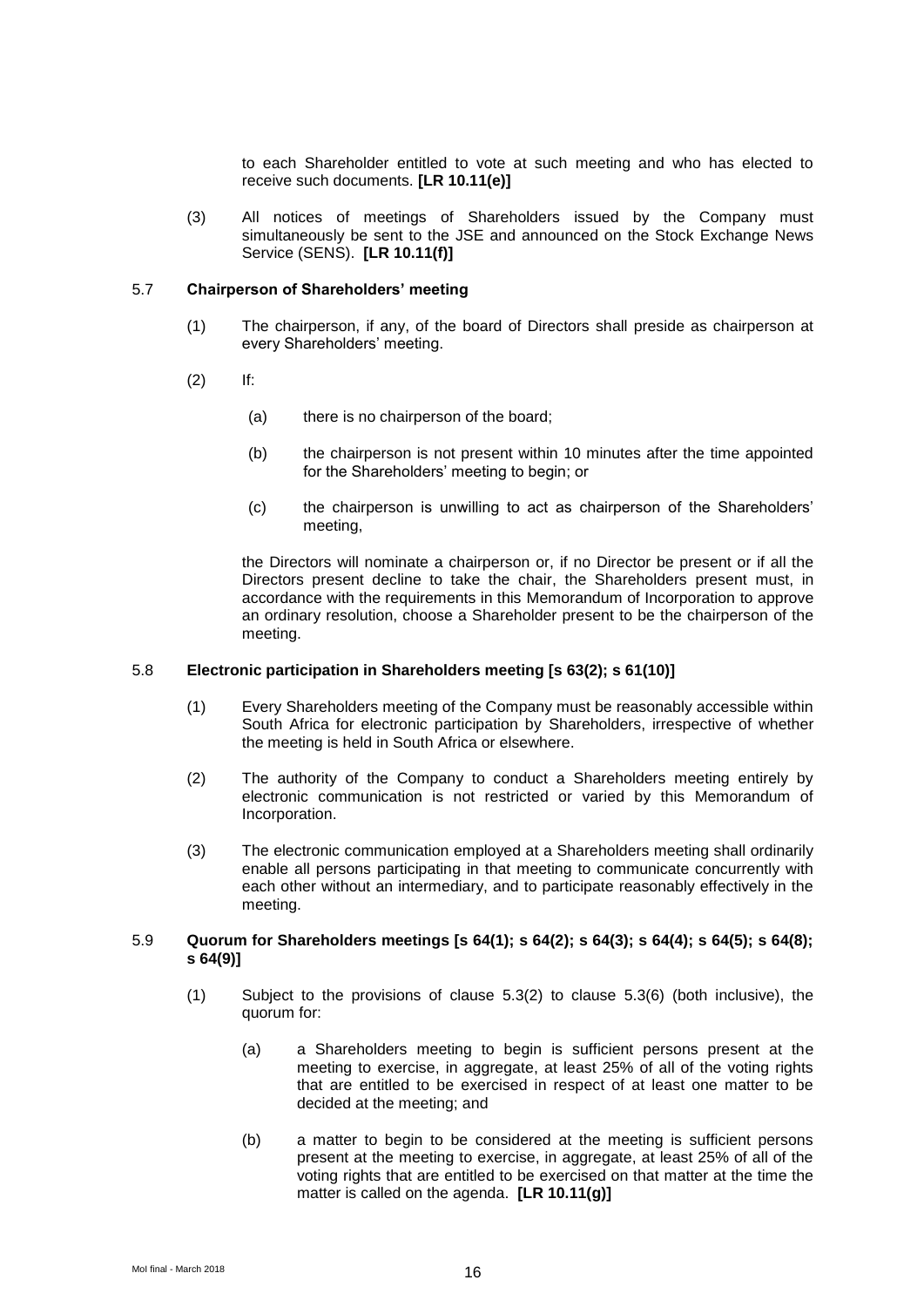- (2) Notwithstanding clause 5.3(1), a meeting may not begin, or a matter begin to be considered, unless at least three Shareholders are present at the meeting and the requirements of clause [5.9\(1\)](#page-17-0) are satisfied**. [LR 10.11(g)]**
- (3) If, within 30 minutes after the appointed time for a meeting to begin, the requirements of clauses 5.3(1), or 5.3(2) if applicable:
	- (a) for that meeting to begin have not been satisfied, the meeting is postponed without motion, vote or further notice, for one week; and
	- (b) for consideration of a particular matter to begin have not been satisfied:
		- (i) if there is other business on the agenda of the meeting, consideration of that matter may be postponed to a later time in the meeting without motion or vote; or
		- (ii) if there is no other business on the agenda of the meeting, the meeting is adjourned for one week, without motion or vote.
- (4) The person intended to preside at a meeting, where the quorum requirements in clause 5.3(1), or clause 5.3(2) if applicable, are not satisfied, may extend the 30 minute limit allowed for a reasonable period on the grounds that:
	- (a) exceptional circumstances affecting weather, transportation or electronic communication have impeded, or are impeding, the ability of Shareholders to be present at the meeting; or
	- (b) one or more delayed Shareholders have communicated an intention to attend the meeting, and those Shareholders, together with others in attendance, would satisfy the quorum requirements; or
	- (c) any other reason such person considers appropriate.
- (5) After a quorum has been established for a meeting, the Shareholders constituting the quorum must remain present at the meeting for all matters that must be considered at the meeting.
- $(6)$  If the quorum requirements in clause 5.3(1), or clause 5.3(2) if applicable, have not been satisfied at the time appointed for a postponed meeting to begin, or for an adjourned meeting to resume, the Shareholders present in person or by proxy will be deemed to constitute a quorum.

#### <span id="page-18-0"></span>5.10 **Adjournment of Shareholders meetings [s 64(10); s 64(11); s 64(12)]**

- (1) Subject to clauses 5.3, 5.4(2) and 5.4(3), a Shareholders meeting or the consideration of any matter at the meeting, may be adjourned from time to time, on a motion supported by persons entitled to exercise, in aggregate, a majority of the voting rights held by all of the persons who are present at the meeting at the time and that are entitled to be exercised on at least one matter remaining on the agenda of the meeting, or on the matter under consideration, as the case may be.
- (2) An adjournment of a meeting, or the consideration of a matter at the meeting, in terms of clause [5.10\(1\),](#page-18-0) may be either to a fixed time and place or until further notice, as agreed at the meeting.
- (3) A meeting may not be adjourned beyond the earlier of: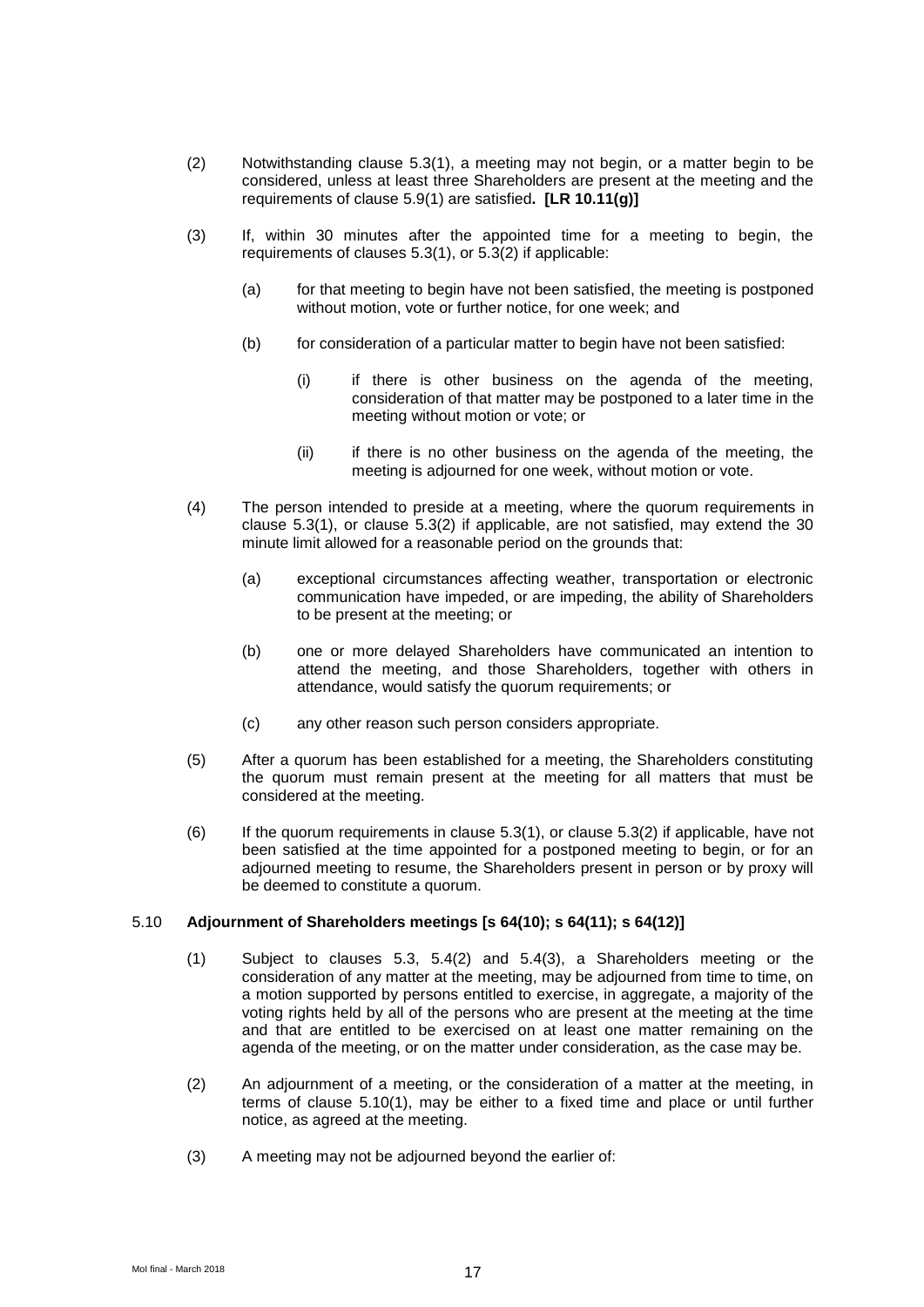- (a) 120 business days after the record date determined in accordance with clause [4.10;](#page-16-1) or
- (b) 60 business days after the date on which the adjournment occurred.

### 5.11 **Shareholders resolutions [s 65(7); s 65(9)]**

- (1) For an ordinary resolution to be approved by Shareholders, it must be supported by the holders of more than 50% of the voting rights exercised on that resolution.
- (2) For a special resolution to be approved by Shareholders, it must be supported by the holders of at least 75% of the voting rights exercised on that resolution. **[LR 10.11(a)]**

#### 5.12 **Ratification of ultra vires acts**

Unless otherwise approved by the JSE, no resolution may be proposed to Shareholders in terms of sections 20(2) and 20(6) of the Act if the adoption of any such resolution would lead to the ratification of an action that is in contravention of the Listings Requirements, unless otherwise agreed with the JSE. **[LR 10.3]**

#### 5.13 **Annual General Meeting [s 61(7) and (8)]**

- (1) The Company must hold an annual general meeting:
	- (a) initially, no more than 18 months after its date of incorporation; and
	- (b) thereafter, once in every calendar year, but no more than 15 months after the date of the previous annual general meeting.
- (2) In addition to the requirements of clause [5.6,](#page-16-2) the notice calling an annual general meeting must include:
	- (a) the audited financial statements to be presented, or a summarised form thereof; and
	- (b) directions for obtaining a copy of the complete annual financial statements and annual report for the preceding financial year.
- (3) The agenda at an annual general meeting shall include but shall not be limited to:
	- (a) presentation of the Directors' report, audited annual financial statements for the immediately preceding financial year and, if required, an audit committee report;
	- (b) election of Directors, to the extent required by the Act or this Memorandum of Incorporation;
	- (c) appointment of an auditor for the ensuing financial year, and, if required, an audit committee; and
	- (d) any matters raised by Shareholders, with or without advance notice to the Company.

# **6 Directors and officers**

6.1 **Composition of the board [s 66(2); s 66(11); s 67(1); s 68(1); s 68(2)(a); s 68(2)(b); s 66(4)(a)(ii); s 68(3); s 69(3) and (4); s 69(7); s 69(8)(a); s 69(8)(b)]**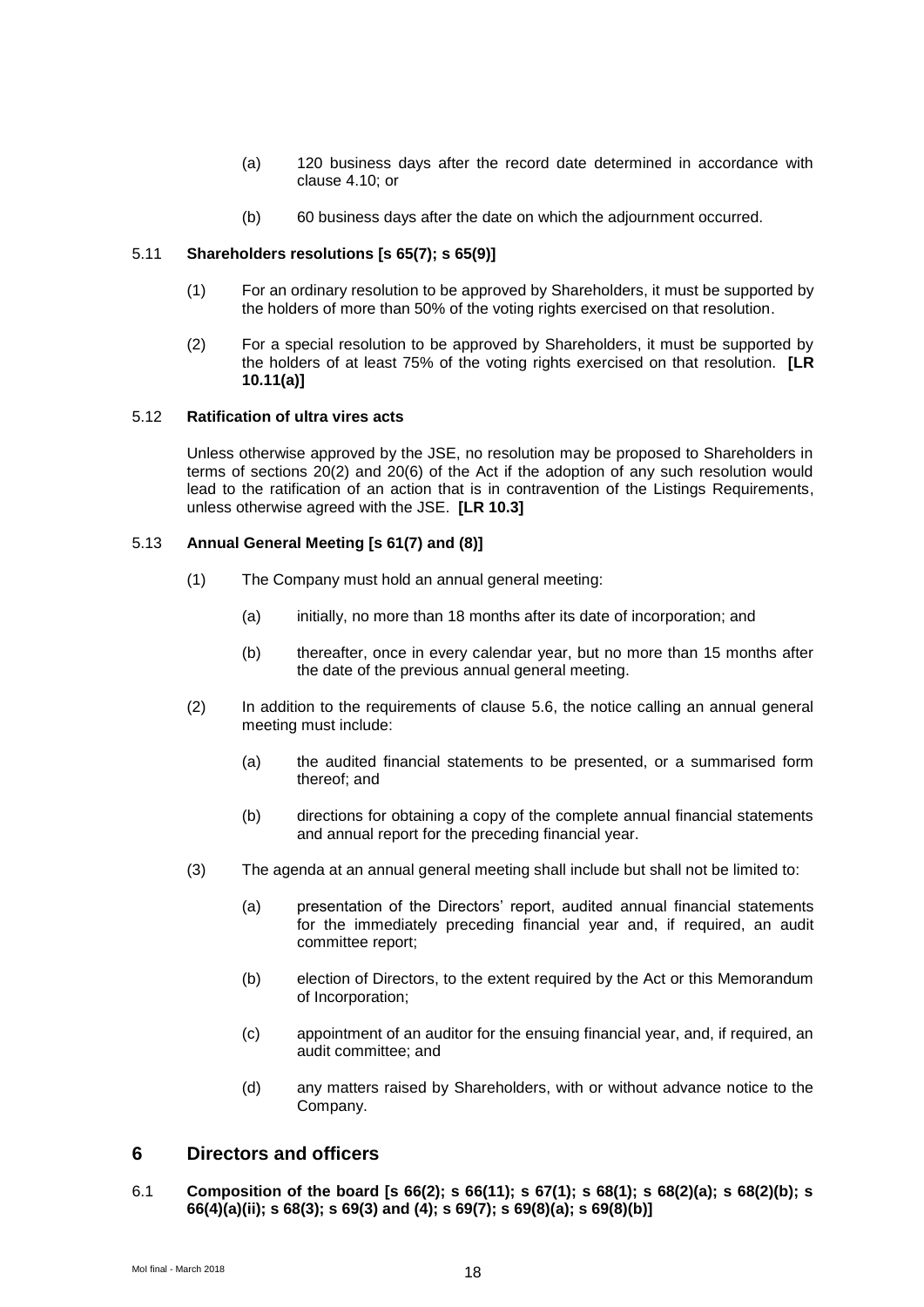- <span id="page-20-2"></span>(1) The Company's board must comprise not less than four and not more than 20 Directors, elected by the Shareholders, provided that any Shareholder may nominate any Director for the purposes of such election. **[LR 10.16(a) and 10.16(b)].**
- (2) The Company may by ordinary resolution in a general meeting held in person from time to time increase (or reduce but not below four) the number of Directors and may also determine in what manner or rotation such increased (or reduced) number is to go out of office. Whenever such increase is made the Shareholders at the said meeting, or failing them the Directors, may fill the new seats so created.
- (3) Subject to clause [6.1\(9\)](#page-20-0) and [6.2,](#page-21-0) each Director must be elected by the persons entitled to exercise voting rights in such an election to serve for a term to be determined by those persons entitled to exercise voting rights in the election of that Director, provided that no director may be appointed for life or for an indefinite period. **[LR 10.16(k)]**
- (4) Subject to clause [6.1\(5\),](#page-20-1) the Directors may elect a chairperson, deputy chairperson and/or any vice chairperson of the board and determine the period for which they respectively hold office.
- <span id="page-20-1"></span>(5) The chairperson of the Company will be an independent non-executive Director.
- (6) In any election of Directors, the election is to be conducted as a series of votes, each of which is on the candidacy of a single individual to fill a single vacancy.
- (7) In each vote to fill a vacancy, each voting right entitled to be exercised may be exercised once and the vacancy is filled only if a majority of the voting rights exercised support the candidate.
- (8) There are no ex officio Directors in addition to any Directors appointed in terms of this Memorandum of Incorporation and the elected Directors. **[LR 10.16(b)]**
- <span id="page-20-0"></span>(9) The authority of the board to fill any vacancy on the board on a temporary basis is not restricted or varied by this Memorandum of Incorporation. A Director appointed on a temporary basis:
	- (a) must be a person who satisfies the requirements for election as a Director; and
	- (b) has all the powers, functions and duties, and is subject to all the liabilities, of any other Director.
- (10) The appointment of a director, whether to fill a casual vacancy, or as an addition to the board (or otherwise), must be confirmed by Shareholders at the annual general meeting following such appointment. **[LR 10.16(b) and LR 10.16(c)]**
- (11) If the number of Directors falls below the minimum provided in clause [6.1\(1\),](#page-20-2) the remaining Directors must as soon as possible and, in any event not later than three months from the date that the number of Directors falls below the minimum, fill the vacancies or call a general meeting for the purpose of filling the vacancies, provided that the failure by the Company to have the minimum number of Directors during the three month period does not limit or negate the authority of the board of Directors or invalidate anything done by the board or the Company. After the expiry of the three month period the remaining Directors shall only be permitted to act for the purpose of filling vacancies or calling general meetings of Shareholders**. [LR 10.16(d)]**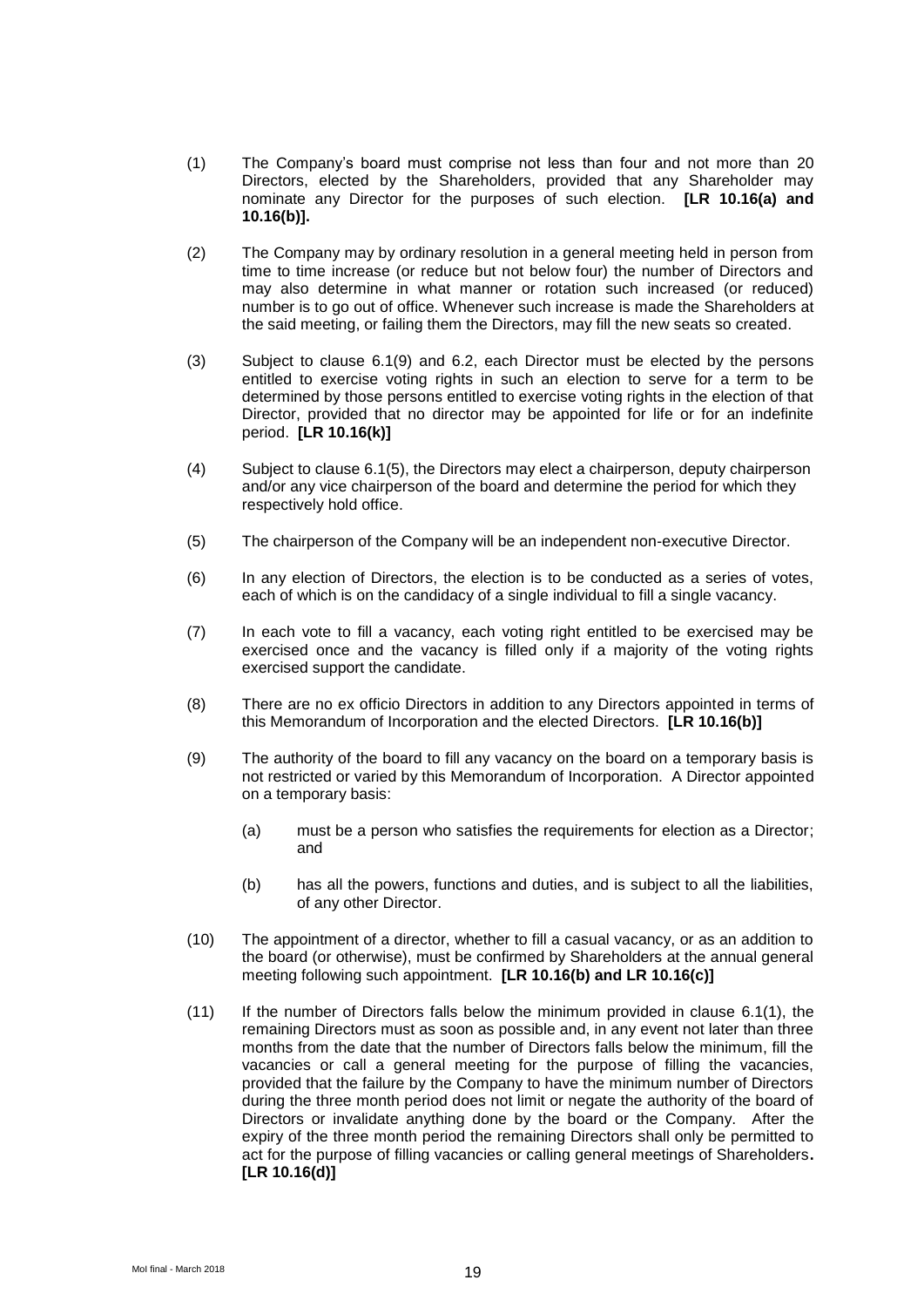- <span id="page-21-1"></span>(12) To become or to continue to act as a Director or a prescribed officer of the Company, a person must not be:
	- (a) a juristic person;
	- (b) an unemancipated minor, or a person under a similar legal disability;
	- (c) a person who has been declared a delinquent or placed under probation by a court in terms of section 162 of the Act or section 47 of the Close Corporations Act, 1984, except to the extent permitted by the order of probation;
	- (d) an unrehabilitated insolvent;
	- (e) prohibited in terms of any public regulation to be a Director;
	- (f) removed from an office of trust, on the grounds of misconduct involving dishonesty;
	- (g) a person who has been convicted, in South Africa or elsewhere, and imprisoned without the option of a fine, or fined more than the prescribed amount, for theft, fraud, forgery, perjury or an offence:
		- (i) involving fraud, misrepresentation or dishonesty;
		- (ii) in connection with the promotion, formation or management of a company;
		- (iii) in connection with having been appointed or elected as a Director or acting as a Director whilst ineligible or disqualified, or whilst having been placed under probation by a court; or
		- (iv) under the Act, the *Insolvency Act, 1936*, the *Close Corporations Act, 1984*, the *Competition Act, 1998*, the *Financial Intelligence Centre Act, 2001*, the *Financial Markets Act, 2012*, or Chapter 2 of the *Prevention and Combating of Corruption Activities Act, 2004*;
	- (h) absent from meetings of the Directors for two consecutive meetings without leave of the Directors and not represented at any such meetings by an alternate Director and the Directors resolve that the office be vacated, provided that the Directors shall have power to grant any Director leave of absence; or
	- (i) an executive Director, whose employment with the Company is terminated for whatever reason.
- (13) A person need not satisfy any further eligibility requirements or qualifications.
- (14) Subject to the provisions of the Act, the Company may by ordinary resolution of the Shareholders remove any Director before the expiration of his or her period of office.

#### <span id="page-21-0"></span>6.2 **Rotation of Directors**

(1) All Directors required to do so in terms of clause [6.2\(2\),](#page-22-0) and at least one third of non-executive Directors must retire at the Company's annual general meetings or other general meetings on an annual basis, provided the meeting is not conducted in terms of section 60 of the Act. These retiring members of the board of Directors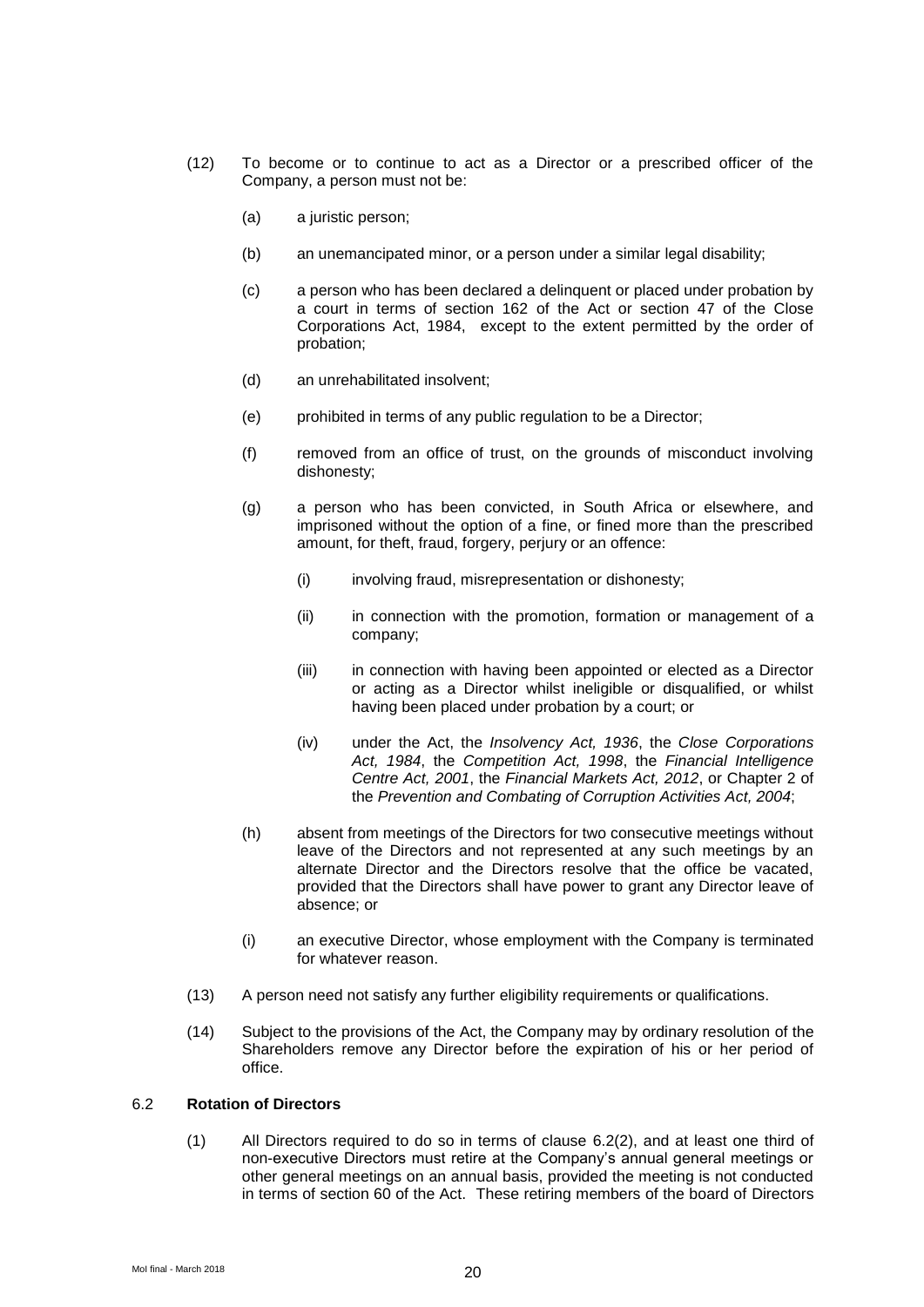may be re-elected, provided they are eligible. The board of Directors through the nomination committee, should recommend eligibility, taking into account past performance and contribution made. **[LR 10.16(g)]**

- <span id="page-22-2"></span><span id="page-22-1"></span><span id="page-22-0"></span>(2) The retiring Directors at each annual general meeting shall be:
	- (a) those non-executive directors who have reached the retirement age of 70 years;
	- (b) those Directors elected by Shareholders other than at the annual general meeting; and
	- (c) Lastly, to the extent that the Directors who retire in terms of clauses  $6.2(2)(a)$  and  $6.2(2)(b)$  do not amount to one third of all non-executive directors, sufficient number of those non-executive Directors who have been longest in office since their last election or appointment so that the total number of retiring Directors equal at least one third of all nonexecutive directors. As between Directors of equal seniority, the Directors to retire shall, in the absence of agreement, be selected from among them by lot,

provided that the Board will be entitled to recommend the re-election of the retiring non-executive directors who are suitable for re-election.

# <span id="page-22-3"></span>6.3 **Alternate Directors [s 66(4)(a)(iii)]**

- (1) An alternate Director may be elected or removed by the shareholders entitled to exercise voting rights in such an election to act as an alternate Director in a Director's place as the occasion arises and during that Director's absence. **[LR 10.16(b)]**
- (2) An alternate Director shall, except as regards the power to receive remuneration, be subject in all respects to the terms and conditions applicable to the Director on whose behalf the alternate acts, and each alternate Director shall be entitled:
	- (a) to receive notice of all meetings of the Directors or of any committee of the Directors of which the Director on whose behalf the alternate acts is a member;
	- (b) to attend and vote at any such meetings at which the Director on whose behalf the alternate acts is not personally present;
	- (c) to furnish written consent to adopt a decision which could be voted on at a board meeting;
	- (d) to be appointed as an alternate to more than one Director and shall have a vote for each Director for whom such alternate acts, in addition to their own vote as Director, if any; and
	- (e) generally, to exercise and discharge all the functions, powers and duties of the Director on whose behalf the alternate acts in such Director's absence as if such alternate were a Director.
- (3) In addition to clause [6.3\(1\),](#page-22-3) an alternate Director shall also cease to be an alternate Director if the Director on whose behalf the alternate acts ceases for any reason to be a Director, but if any Director retires and is re-elected at the same meeting, any appointment made in respect of such Director shall remain in force as though the Director had not retired.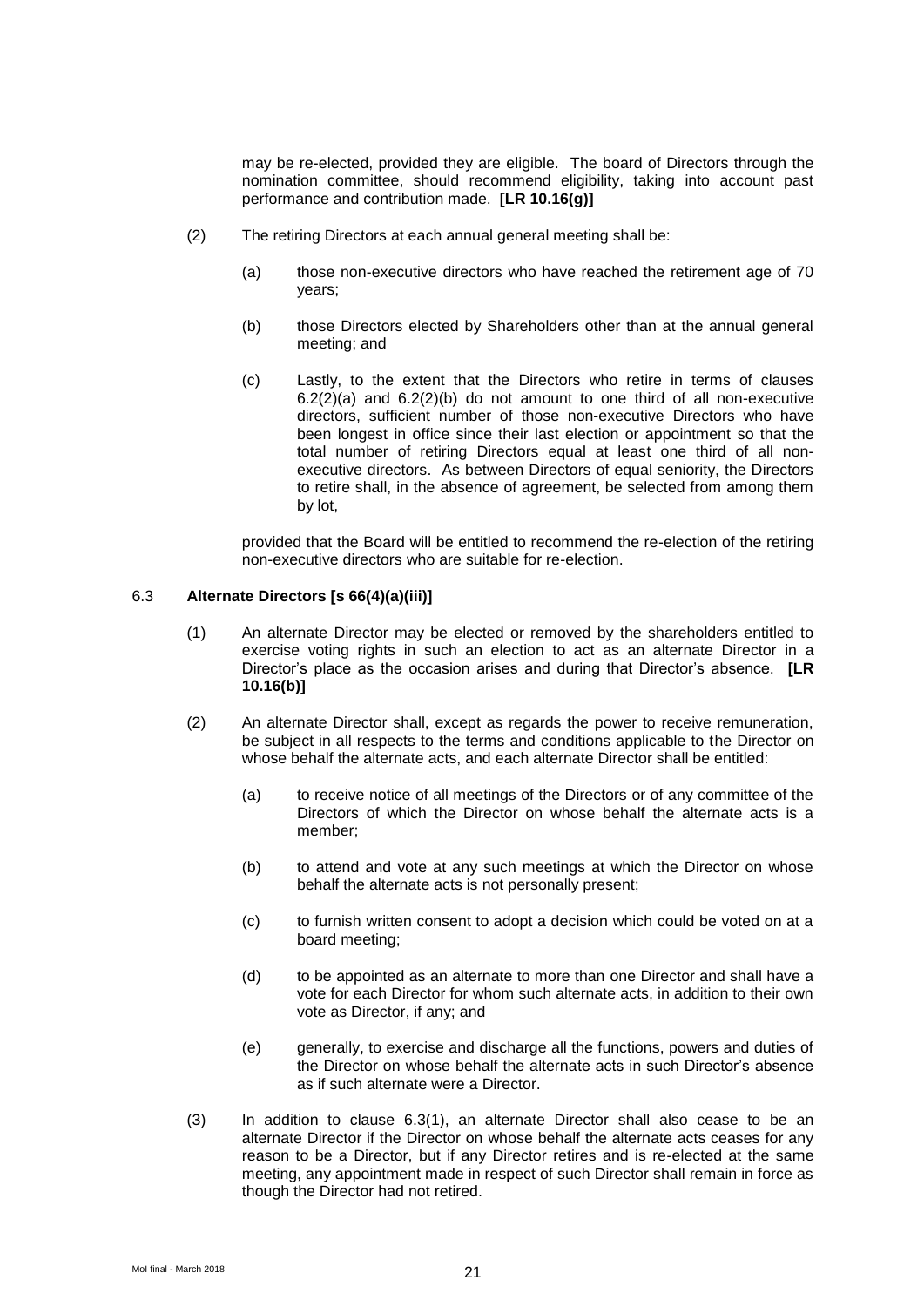#### 6.4 **Authority of the board [s 66(1); s 57(3)]**

- (1) The authority of the Company's board to exercise all of the powers and perform any of the functions of the Company and to manage and direct the business and affairs of the Company, is not restricted or varied by this Memorandum of Incorporation.
- (2) If, at any time, the Company has only one Director, the authority of that Director to act without notice or compliance with any other internal formalities, is not restricted or varied by this Memorandum of Incorporation.
- (3) The Board may from time to time, adopt a charter to, *inter alia*, regulate the parameters within which the Board shall operate and to ensure the application of the principles of good corporate governance in all dealings by, in respect and on behalf of, the Company.

#### <span id="page-23-0"></span>6.5 **Directors' meetings [s 73(1); s 73(3); s 73(4); s 73(5)(a); s 73(5)(b); s 73(5)(c) and (d); s 73(5) (e); s 74]**

- (1) A Director authorised by the board of the Company:
	- (a) may call a meeting of the board at any time; and
	- (b) must call such a meeting if required to do so by at least:
		- (i) 25% of the Directors, in the case of a board that has at least 12 members; or
		- (ii) two Directors, in any other case.
- (2) Notwithstanding clause [6.5\(1\),](#page-23-0) any Director may call a meeting of Directors if such Director considers there is good reason to do so.
- (3) The authority of the board to conduct a meeting entirely by electronic communication, or to provide for participation in a meeting by electronic communication, so long as the electronic communication facility employed ordinarily enables all persons participating in that meeting to communicate concurrently with each other without an intermediary, and to participate effectively in the meeting, is not restricted or varied by this Memorandum of Incorporation.
- <span id="page-23-1"></span>(4) The authority of the board to adopt a decision, that could be voted on at a board meeting, by way of written consent of at least 75% of the Directors, given in person or by electronic communication, provided that each Director has received notice of the matter to be decided, is not restricted or varied by this Memorandum of Incorporation. Any decision made in the manner contemplated in this clause  $6.5(4)$ :
	- (a) has the same effect as if it had been approved by voting at a meeting; [**LR 10.16(j)]**
	- (b) must be inserted into the minute book of the Company; and **[LR 10.16(j)]**
	- (c) may consist of several documents and will be deemed to have been passed on the date on which it was signed by the last director who signed it (unless otherwise stated in the resolution). **[LR 10.16(j)]**
- (5) The board may determine the form and time for giving notice of its meetings but such a determination must comply with any requirements set out in this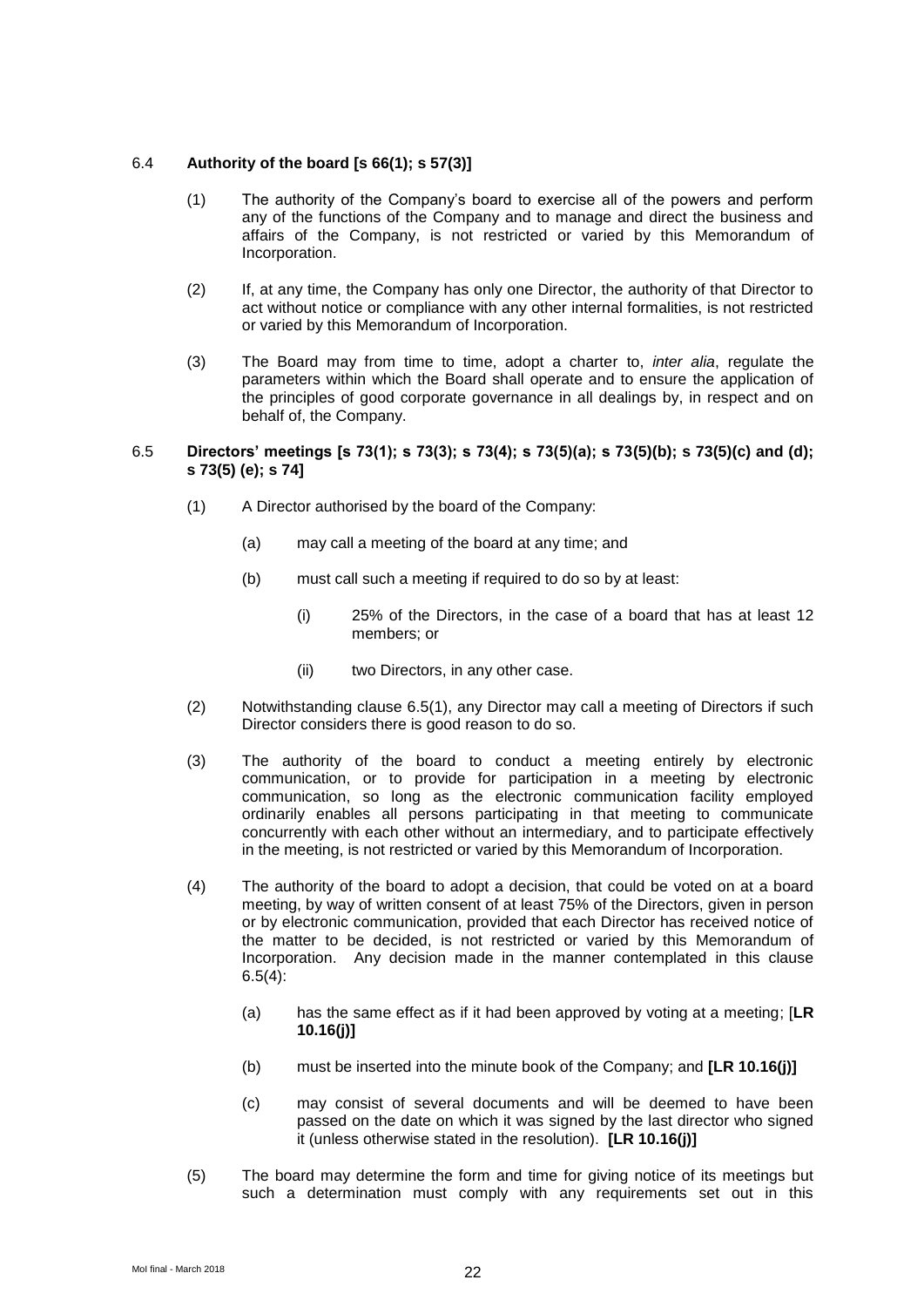Memorandum of Incorporation, provided that no meeting of the board shall be convened without notice to all of the Directors subject, however, to the provisions of clause [6.5\(6\).](#page-24-0)

- <span id="page-24-0"></span>(6) The authority of the board to proceed with a meeting even if there was a failure to give the required notice or there was a defect in the giving of such notice, provided that all of the Directors acknowledge actual receipt of the notice or are present at the meeting or waive notice of the meeting, is not restricted or varied by this Memorandum of Incorporation.
- (7) The quorum requirement for a meeting is a majority of Directors.
- (8) Each Director has one vote on a matter and a majority of votes cast on a resolution is sufficient to approve that resolution.
- (9) The board is entitled to elect a chairperson, deputy chairperson and/or any vicechairperson from one of its number and may determine the period for which such persons will hold office. In the case of a tied vote the chair will have a second or casting vote. **[LR 10.16(i)]**
- (10) The board is entitled to elect a lead independent director (**LID**) and may determine the period for which such person will hold office. If the nominated chairperson is absent from a meeting, the LID will act as chair in his stead.

# 6.6 **Directors' power to effect borrowing**

The Company's board may raise or borrow from time to time for the purposes of the Company, or secure the payment, of such sums as they think fit and may secure the repayment or payment of any such sums by guarantee, bond or mortgage upon all or any of the property or assets of the Company or by the issue of debt instruments or otherwise as they may think fit.

# 6.7 **Directors' compensation and financial assistance [s 66(8) and (9); s 44(2); s 45(2)]**

- (1) The authority of the Company to pay remuneration to the Directors, in accordance with a special resolution approved by the Shareholders within the previous two years, is not restricted or varied by this Memorandum of Incorporation.
- <span id="page-24-1"></span>(2) A Director may be employed in any other capacity in the Company or as a director or employee of a company controlled by, or itself a major subsidiary of, this Company, provided that their appointment and remuneration in respect of such other office is determined by:
	- (a) a disinterested quorum of Directors in the case of executive Directors; and [**LR 10.16(e)]**
	- (b) the Shareholders, within the previous two years, in the case of nonexecutive Directors.
- (3) The Directors may be paid all their travelling and other expenses properly and necessarily incurred by them in and about the business of the Company, and in attending meetings of the Directors or of committees thereof. If any Director is required to perform extra services or to reside abroad or will be specifically occupied about the Company's business, they may be entitled to receive such remuneration as is determined in accordance with clause [6.7\(2\).](#page-24-1) **[LR 10.16(f)]**
- (4) The authority of the Company's board to authorise the Company to provide financial assistance by way of a loan, guarantee, the provision of security or otherwise to any person for the purpose of, or in connection with, the subscription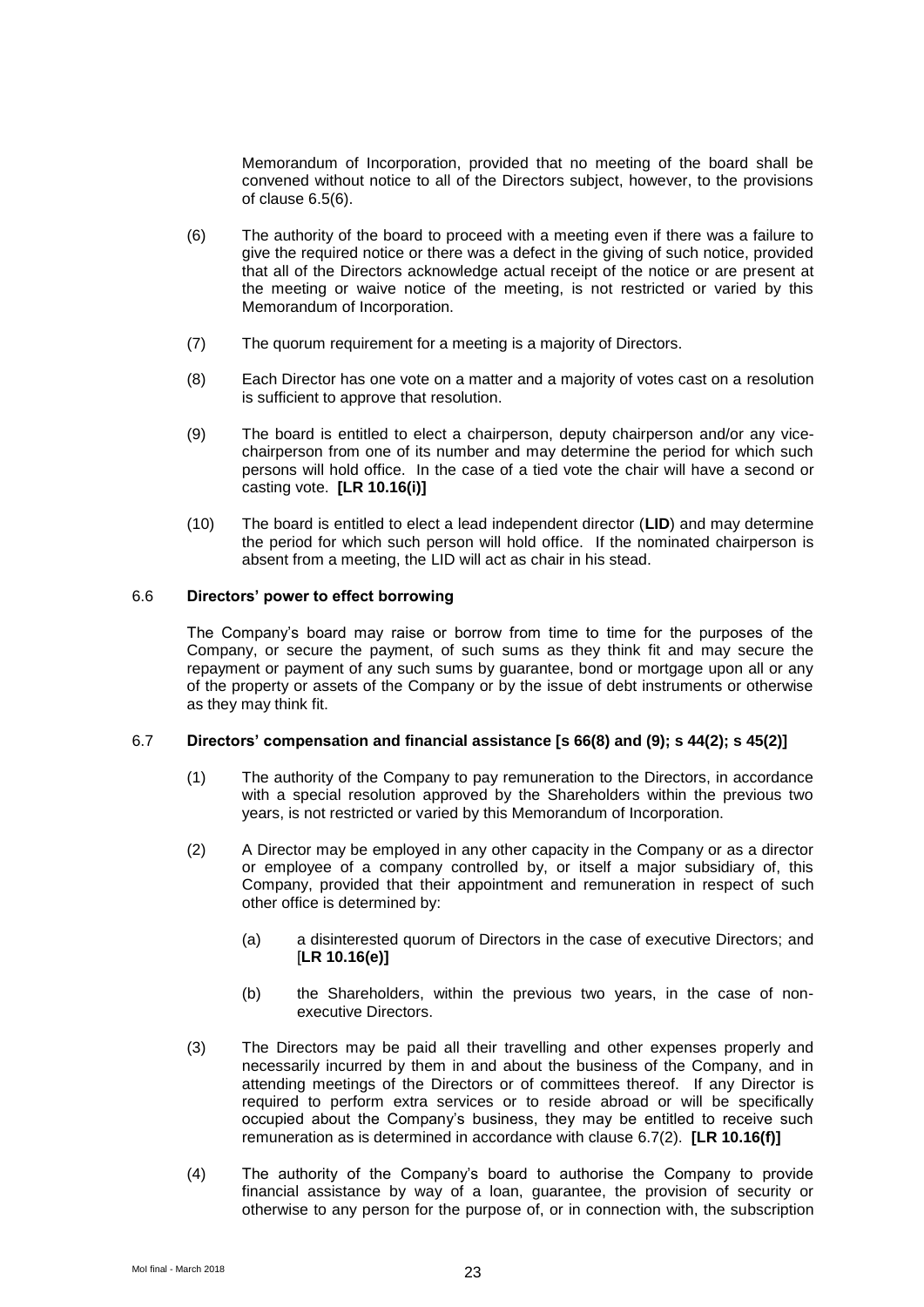of any option, or any Securities, issued or to be issued by the Company or a related or inter-related company, or for the purchase of any Securities of the Company or a related or inter-related company, subject to the provisions of sections 44(3) and 44(4) of the Act, is not restricted or varied by this Memorandum of Incorporation.

(5) The authority of the Company's board to authorise the Company to provide financial assistance to a Director or prescribed officer of the Company or a related or inter-related company, or to a related or inter-related company or corporation or to a member of a related or inter-related company or corporation, or to a person related to any such person or entity, subject to the provisions of sections 45(3) and 45(4) of the Act, is not restricted or varied by this Memorandum of Incorporation.

#### <span id="page-25-0"></span>6.8 **Indemnification of Directors [s 78(1); s 78(3); s 78(4); s 78(5); s 78(7); s 78(8)]**

- (1) For purposes of this clause [6.8,](#page-25-0) **Director** includes a former Director, an alternate Director, a prescribed officer or a person who is a member of a committee of a board of the Company, or of the audit committee of the Company, irrespective of whether or not the person is also a member of the board.
- <span id="page-25-1"></span>(2) The authority of the Company to advance expenses to a Director to defend litigation in any proceedings arising out of the Director's service to the Company and to directly or indirectly indemnify a Director for such expenses if those proceedings are abandoned or exculpate the Director or arise in respect of any liability for which the Company may indemnify the Director, is not restricted or varied by this Memorandum of Incorporation.
- <span id="page-25-2"></span>(3) The authority of the Company to indemnify a Director in respect of any liability for which the Company may indemnify a Director, is not restricted or varied by this Memorandum of Incorporation.
- (4) The authority of the Company to purchase insurance to protect:
	- (a) a Director against any liability or expenses for which the Company may indemnify a Director as contemplated in clause [6.8\(2\)](#page-25-1) or clause [6.8\(3\);](#page-25-2) or
	- (b) the Company against any contingency including but not limited to any expenses that the Company is permitted to advance or for which the Company is permitted to indemnify a Director as contemplated in clause [6.8\(2\)](#page-25-1) or any liability for which the Company is permitted to indemnify a Director as contemplated in clause [6.8\(3\),](#page-25-2)

is not restricted or varied by this Memorandum of Incorporation.

(5) The Company shall be entitled to claim restitution from a Director or a related company for any money paid directly or indirectly by the Company to or on behalf of that Director in any manner inconsistent with this clause [6.8](#page-25-0) or the Act.

#### <span id="page-25-3"></span>6.9 **Committees of the board [s 72(1)(a); s 72(1)(b)]**

- (1) The authority of the Company's board to appoint committees is varied in the manner set out below in this clause 6.9
- (2) The board may appoint any number of committees for managing any of the affairs of the Company and may delegate to any such committee any authority of the board.
- (3) Persons who are not Directors: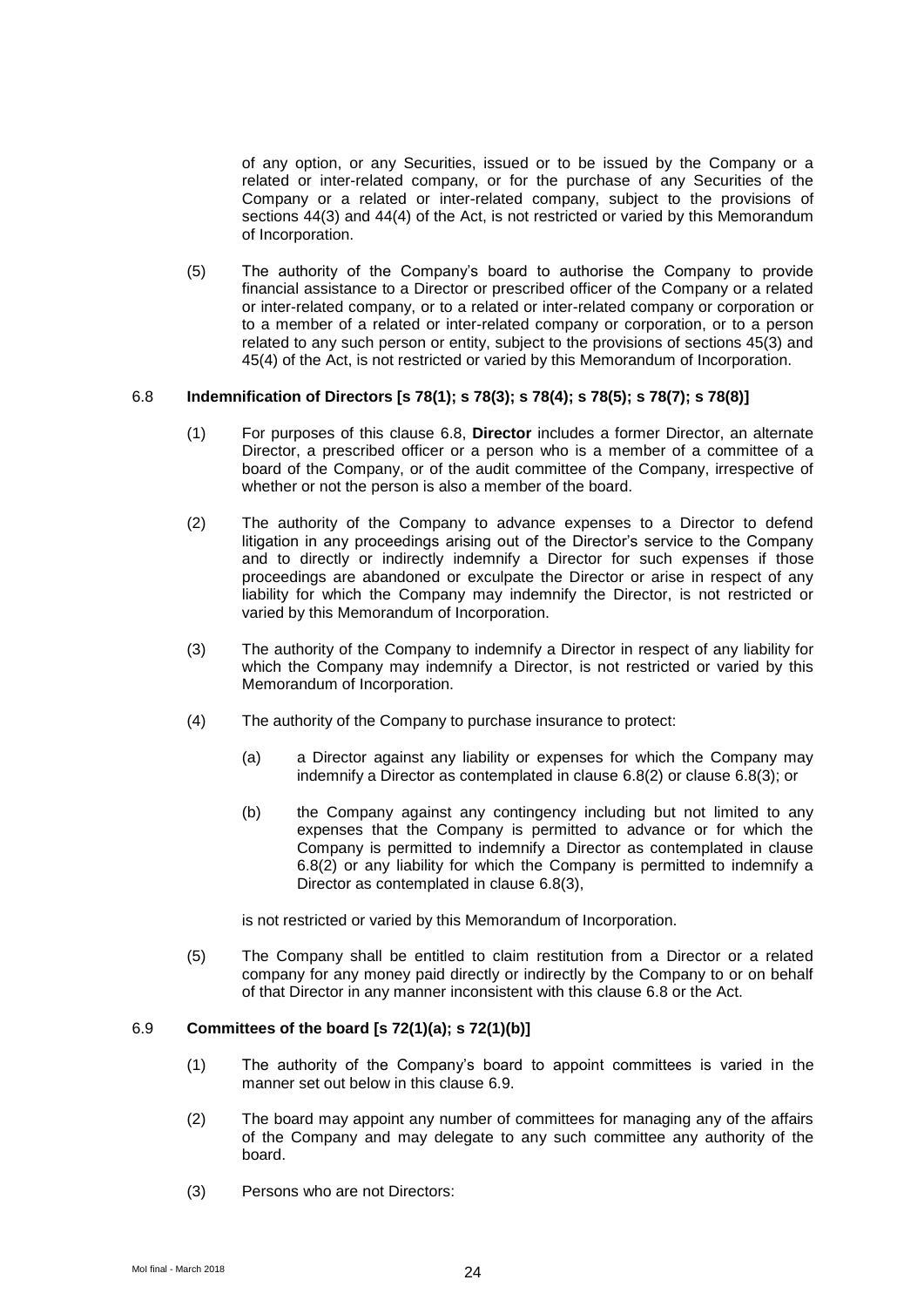- (a) may be included on such committees, provided those persons are not ineligible or disqualified from being a Director, as contemplated in clause  $6.1(12)$  and the Act; and
- (b) will, unless otherwise determined by the board, each have a vote on all matters to be decided by the committee on which they sit.
- (4) Unless otherwise determined by the board, a committee will be entitled to:
	- (a) consult with or receive advice from any other person; and
	- (b) exercise the full authority of the board in respect of the matter referred to it.

#### <span id="page-26-0"></span>6.10 **Chief Executive Officer and other executive officers**

- (1) The Directors may from time to time appoint a Chief Executive Officer, joint Chief Executive Officers and a Chief Financial Officer of the Company (provided that each of them must be a Director), or, any other executive office in the Company and may, subject to any contract between him or her or them and the Company, from time to time terminate his, her or their appointment and appoint another or others in his, her or their place or places.
- (2) A Chief Executive Officer or holder of any other executive office in the Company appointed in terms of clause 6.10 may be appointed by contract for a maximum period as determined by the Directors from time to time and he or she shall not be subject to retirement by rotation and not be taken into account in determining the rotation of retirement of Directors, during the period of any such contract, provided always that the number of directors so appointed shall at all times be less than one half of the number of Directors in office. The Chief Executive Officers or other executive directors shall be eligible for re-appointment at the expiry of any period of appointment. Subject to the terms of his or her contract, he or she shall be subject to the same provisions as to removal as the other Directors and if he or she ceases to hold the office of Director from any cause he or she shall by that very fact cease to be the Chief Executive Officer.
- (3) The Directors may from time to time entrust and confer upon a Chief Executive Officer or other executive officer such of the powers and authorities vested in them as they think fit, and may confer such powers and authorities for such time and to be exercised for such objects and purposes and upon such terms and conditions and with such restrictions as they may deem expedient and they may confer such powers and authorities either collaterally with, or to the exclusion of, and in substitution for, all or any of the powers and authorities of the Directors in that behalf and may from time to time revoke, withdraw, alter or vary all or any of such powers and authorities. A Chief Executive Officer appointed pursuant to the provisions hereof shall not be regarded as an agent or delegate of the Directors and after powers have been conferred upon him by the Directors in terms hereof he or she shall be deemed to derive such powers directly from this clause.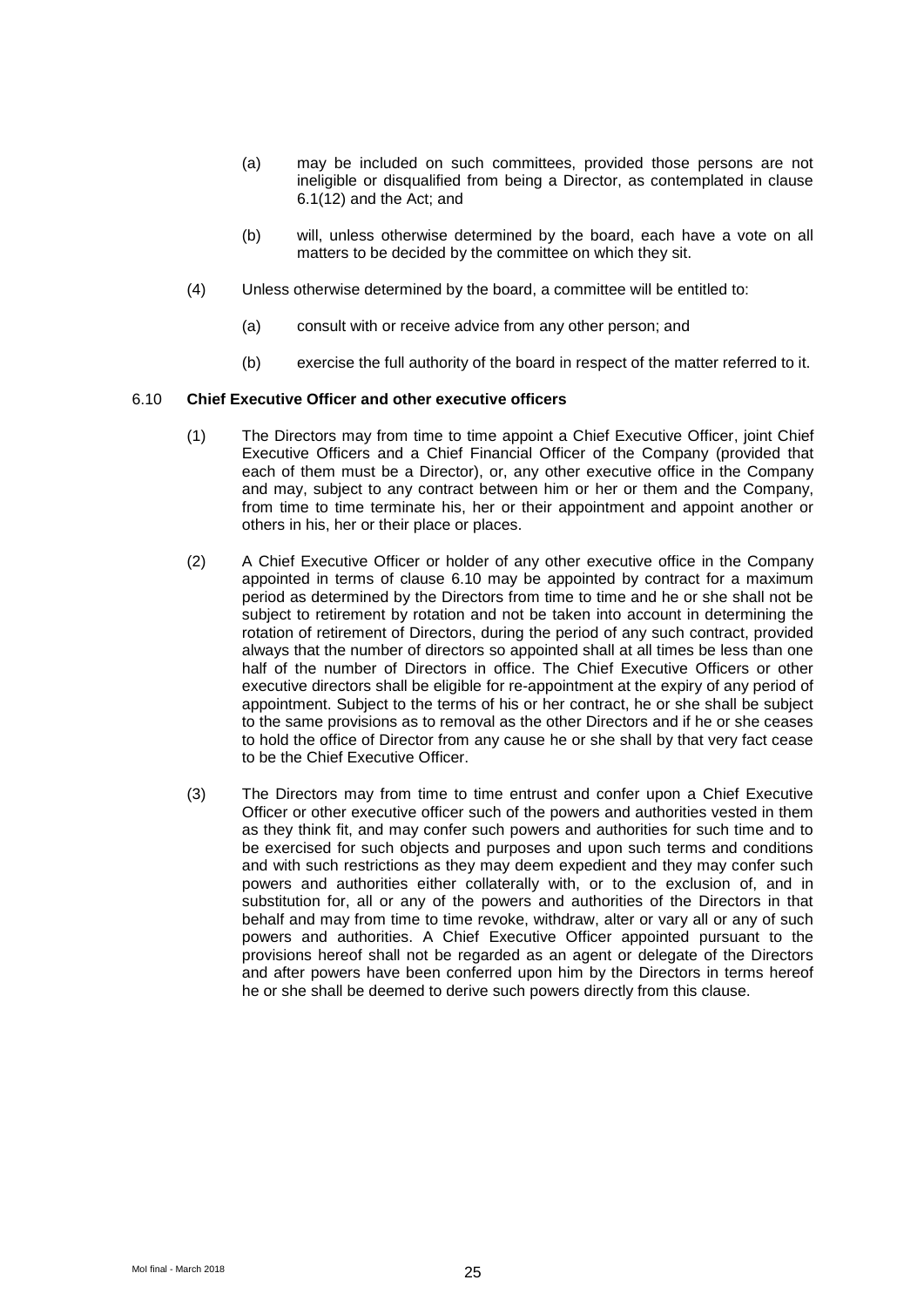#### <span id="page-27-0"></span>6.11 **Authentication of documents**

- (1) Any Director, the Group Company Secretary or any person appointed by the Directors for this purpose shall have power to authenticate any resolutions passed by the Shareholders or the Directors, and any books, records, accounts and other documents relating to the Company, and to certify copies or extracts from those documents as true copies or extracts and where any books, records, documents or accounts are elsewhere than at the registered office, the local manager or other officer of the Company having the custody of the documents at such other place shall be deemed to be the person so appointed.
- (2) A document purporting to be a copy of a resolution of the Directors or Shareholders or an extract from the minutes of a meeting of the Directors or Shareholders which is certified in accordance with clause [6.11\(1\)](#page-27-0) is *prima facie* evidence in favour of all persons dealing with the Company that such resolution has been duly passed or, as the case may be, that such extract is a true and accurate record of a duly constituted meeting of the Directors or Shareholders.

#### 6.12 **Audit committee [s 94]**

- <span id="page-27-1"></span>(1) If required in terms of the Act, the Company must, at each annual general meeting of the Company, elect an audit committee comprising at least three members, each of which member must:
	- (a) be a director of the Company, who satisfies any applicable requirements prescribed in terms of section 94(5) of the Act;
	- (b) not be:
		- (i) involved in the day-to-day management of the Company's business or have been so involved at any time during the previous financial year;
		- (ii) a prescribed officer, or full-time employee, of the Company or another related or inter-related company, or have been such an officer or employee at any time during the previous three financial years; or
		- (iii) a material supplier or customer of the Company, such that a reasonable and informed third party would conclude in the circumstances that the integrity, impartiality or objectivity of that director is compromised by that relationship; and
	- (c) not be related to any person who falls within any of the criteria set out in clause [6.12\(1\)\(b\).](#page-27-1)
- (2) The audit committee shall be appointed in accordance with, and its duties regulated by, section 94 of the Act.

# 6.13 **Social and Ethics Committee [s 72 (4)]**

The Company must, at each annual general meeting of the Company, elect a social and ethics committee comprising at least three directors or prescribed officers of the Company, with the majority being independent, non-executive directors of the Company.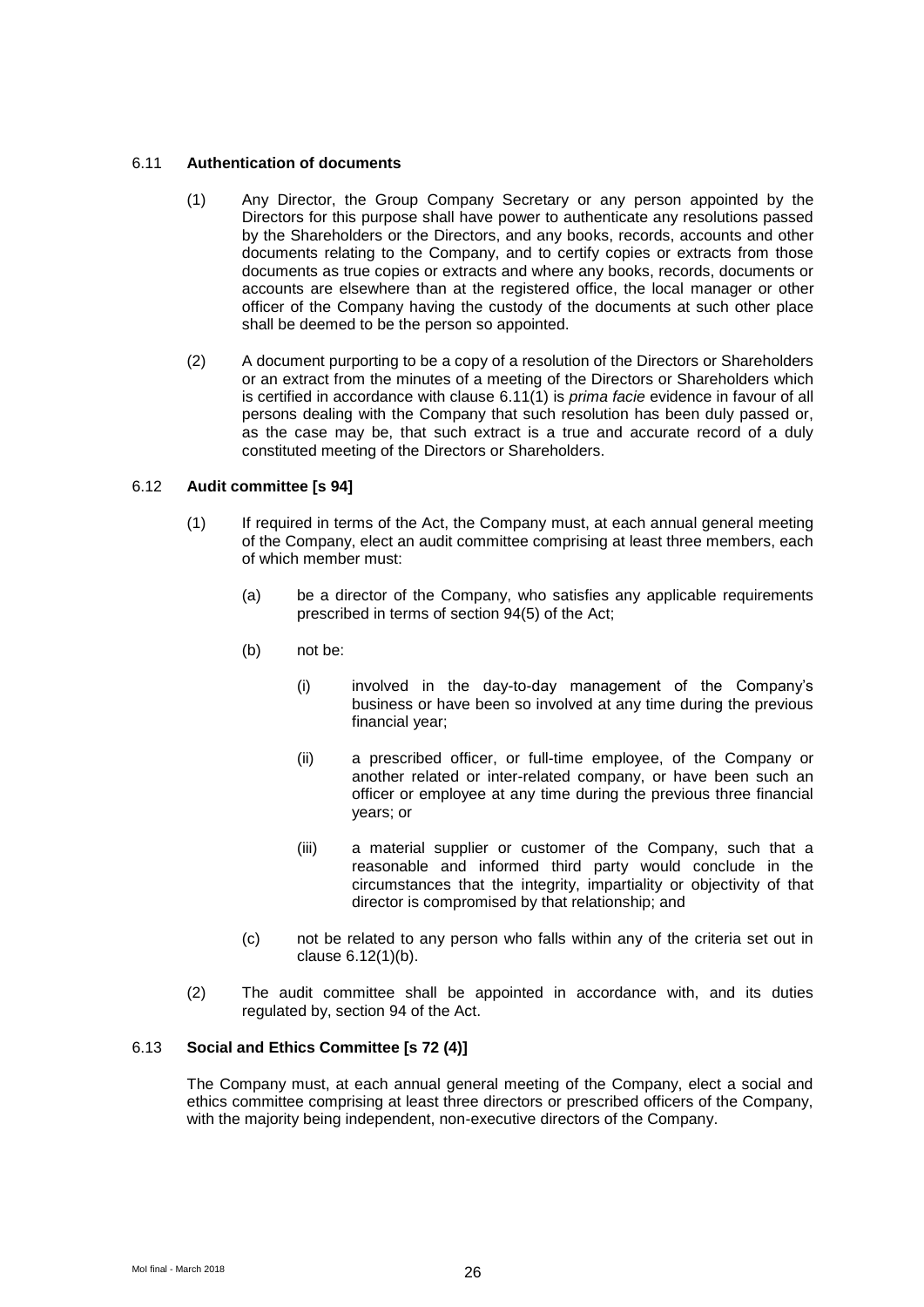# 6.14 **Company Secretary [s 86; s 87]**

- (1) The Board shall appoint a company secretary in accordance with sections 86 and 87 of the Act.
- (2) Should any vacancy arise in the office of company secretary, the board shall, within 60 business days after a vacancy arises, fill such vacancy.

# **7 General Provisions**

#### 7.1 **Distributions [s 46]**

- (1) Subject to the provisions of the Listings Requirements and the Act, and particularly section 46 of the Act, the Company may from time to time make a proposed distribution if that distribution is:
	- (a) pursuant to an existing legal obligation of the Company, or a court order; or
	- (b) authorised by a resolution of the Company's board,

and the solvency and liquidity test is complied with in the manner contemplated in the Act. **[LR 10.8; LR 10.17(a)]**

- (2) Distributions that are dividends must be paid to the Shareholders according to their respective rights and interest in proportion to the number of Shares held by them in each class in respect of which the dividend is payable. If any Share is issued on terms providing that it shall rank for dividends as from a particular date or for all dividends declared after a particular date, such Share shall rank for dividends accordingly.
- (3) No distribution carries interest as against the Company, except as may otherwise be specifically provided.
- (4) Distribution are payable to Shareholders that are registered as at a date subsequent to the date of declaration of the distribution or the date of confirmation of the distribution, whichever is the later. **[LR 10.17(b)]**
- (5) Distributions may be made either free of or subject to the deduction of income tax and any other tax or duty for which the Company may be charged or which the Company may be required by Law to withhold.
- (6) Unclaimed distributions (including dividends) due to a Shareholder shall be settled by the Company upon trustees to be held in trust until that Shareholder's claim to it has prescribed, after which that distribution will revert to the Company. **[LR 10.17(c)]**
- (7) The right of election to receive either scrip dividends or cash dividends (as contemplated in the Listings Requirements) is not prohibited in any way. **[LR 10.7]**
- (8) A resolution regarding the repayment of capital to Shareholders may not provide that, and the payment may not be made on the basis that, it may be called up again. **[LR 10.8]**

#### 7.2 **Accounts [s 25; s 28; s 30; s 31]**

(1) The Company's board must keep accurate and complete accounting records required or prescribed by the Act.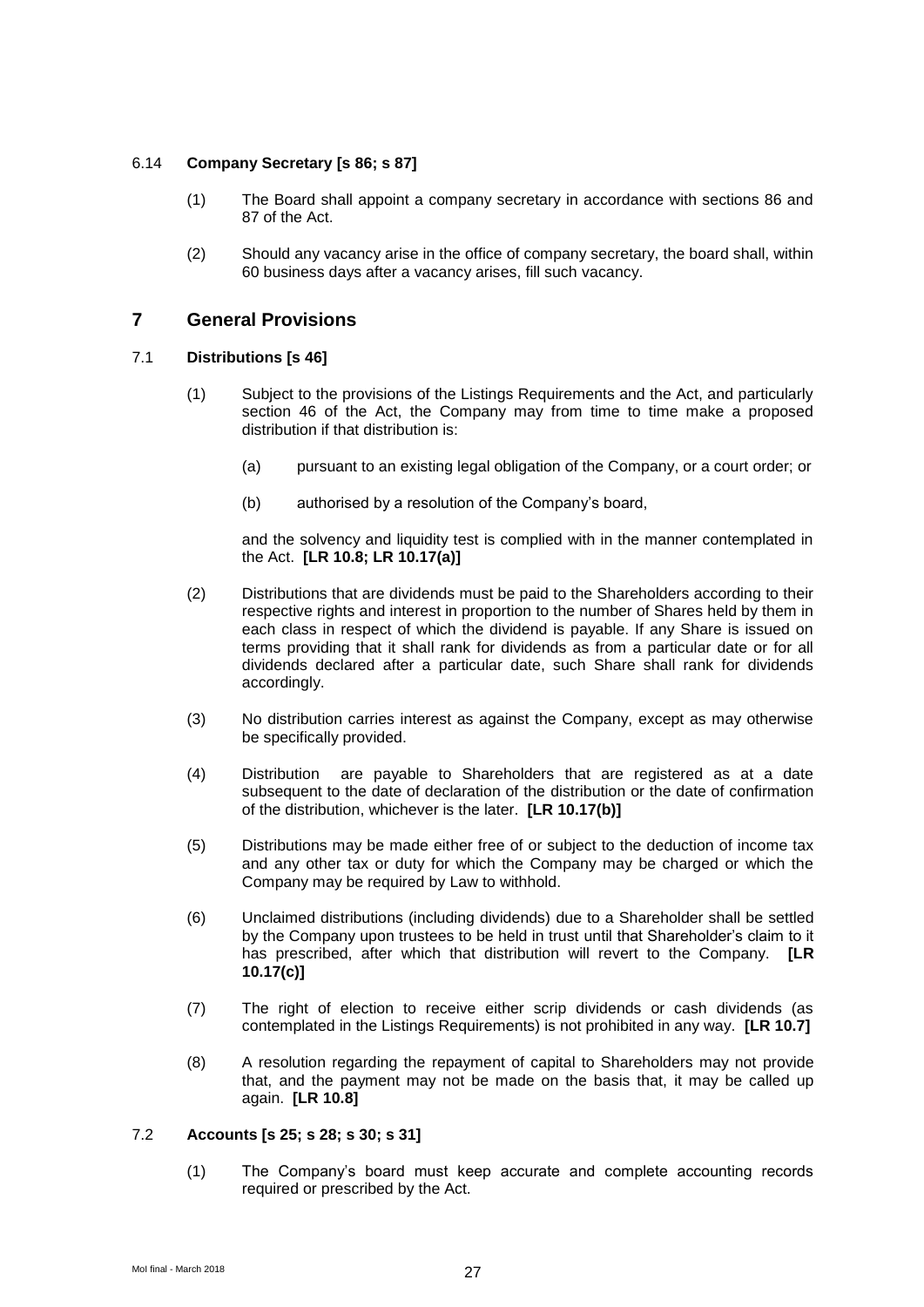- (2) The accounting records must be kept at the registered office of the Company or (subject to the provisions of section 25 of the Act) at such other location within South Africa as the board think fit, and shall at all times be accessible and open to inspection by the board. Except as provided by the Act or the authority of the board, no Shareholder (other than a Shareholder who happens to be a Director) has any right to inspect any accounting record or document of the Company.
- <span id="page-29-0"></span>(3) The board must, in accordance with sections 30 and 31 of the Act, cause to be prepared and laid before the Company at its annual general meeting those annual financial statements and reports and group annual financial statements and reports, if any.
- <span id="page-29-1"></span>(4) Subject to the provisions of the Act, a copy of the annual financial statements and reports referred to in clause [7.2\(3\)](#page-29-0) must be delivered or sent by post to the registered address of each Shareholder and debt instrument holder at least 15 business days before the annual general meeting. A Shareholder or debt instrument holder may give the Company an address for the purposes of receiving electronic communications, in which case a copy of such documents may be delivered electronically to that Shareholder or debt instrument holder at that address. This clause [7.2\(4\)](#page-29-1) does not require the Company to send or deliver a copy of such documents to any person who is not entitled to receive notice of general meetings of the Company or whose address the Company is not aware of, or to more than any one of the joint holders of any Securities. **[LR 10.19]**

### 7.3 **Auditors [s 90; s 91; s 92; s 93]**

If required by the Act, auditors must be appointed, and their duties regulated in accordance with the provisions of sections 90, 91, 92 and 93 of the Act.

# 7.4 **Winding-up**

If the Company is wound-up the liquidator may, with the sanction of a special resolution of the Shareholders, distribute among the Shareholders in specie the whole or any part of the assets of the Company and the liquidator may for such purpose set a value that the liquidator deems fair upon any asset and may determine how the distribution will be carried out as between the Shareholders or different classes of Shareholders. The liquidator may, after discharging all liabilities and with like sanction, vest the whole or any part of such assets upon trustees to be held in trust for the benefit of the Shareholders or any of them as the liquidator deems fit.

# 7.5 **Seal**

If so decided by the Directors, the Company may be provided with a common seal on which its name shall be engraved in legible characters. The common seal of the Company shall not be affixed to any instrument except by the authority of a resolution of the Directors or of a committee of Directors, and one Director and the Group Company Secretary or such other person as the Directors may appoint for the purpose, shall sign every instrument to which the seal of the Company is so affixed. Save as provided for in clause [3.1\(15\)](#page-9-1) all signatures on such instrument shall be in accordance with the expression "sign" or "signature". Every instrument to which the seal of the Company is so affixed and which is so signed shall be binding on the Company.

#### 7.6 **Loss of documents**

The Company will not be responsible for the loss in transmission of any cheque, certificate or (without any limitation eiusdem generis) other document sent through the post either to the registered address of any Shareholder or to any other address requested by him or her.